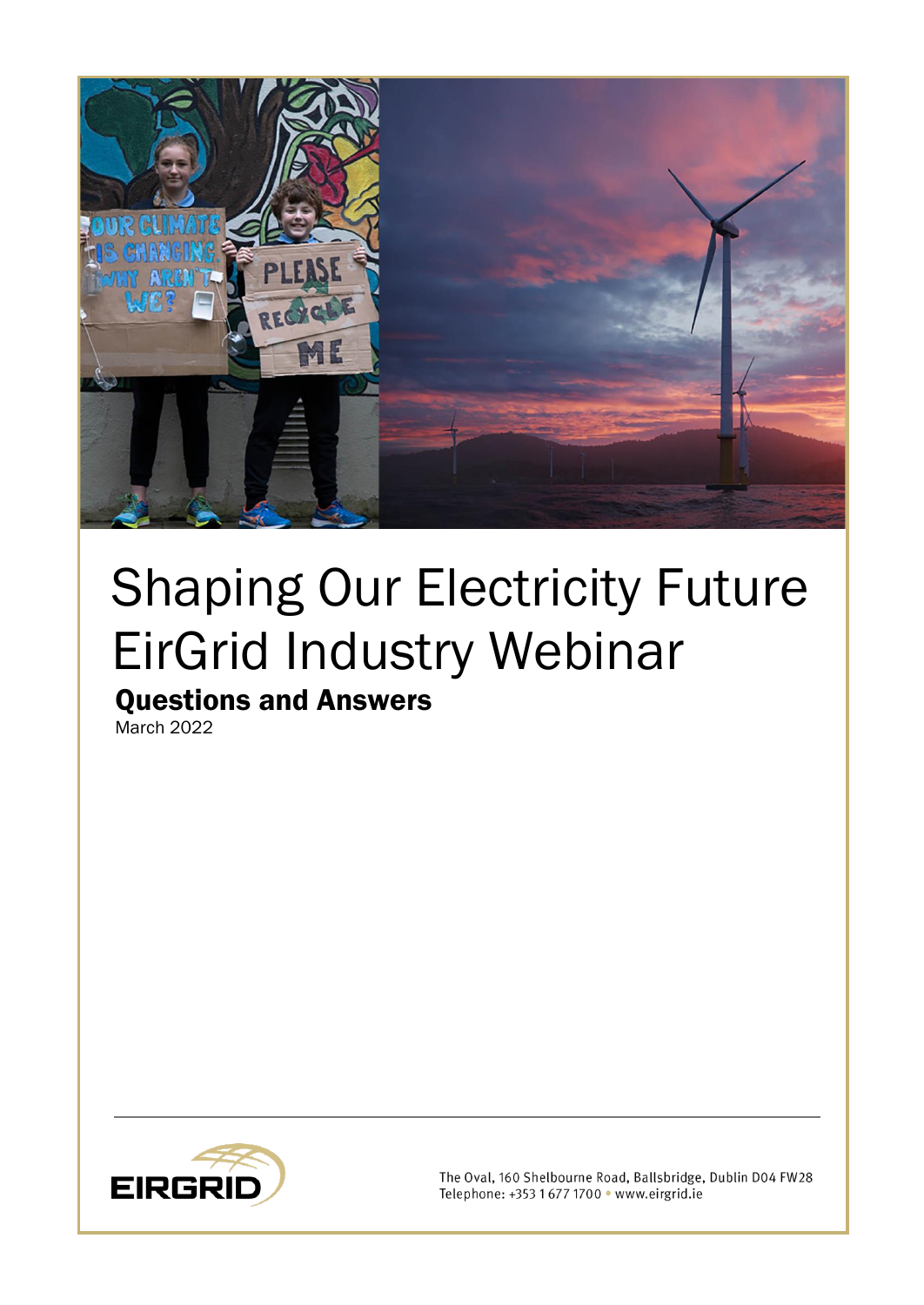# Disclaimer

EirGrid Plc have followed accepted industry practice in the collection and analysis of data available. While all reasonable care has been taken in the preparation of this data, EirGrid are not responsible for any loss that may be attributed to the use of this information. Prior to taking business decisions, interested parties are advised to seek separate and independent opinion in relation to the matters covered by this report and should not rely upon data and information contained herein. Information in this document does not amount to a recommendation in respect of any possible investment. This document does not purport to contain all the information that a prospective investor or participant in the Single Electricity Market (SEM) may need.

For queries relating to this document contact:

soef@eirgrid.com

Published March 2022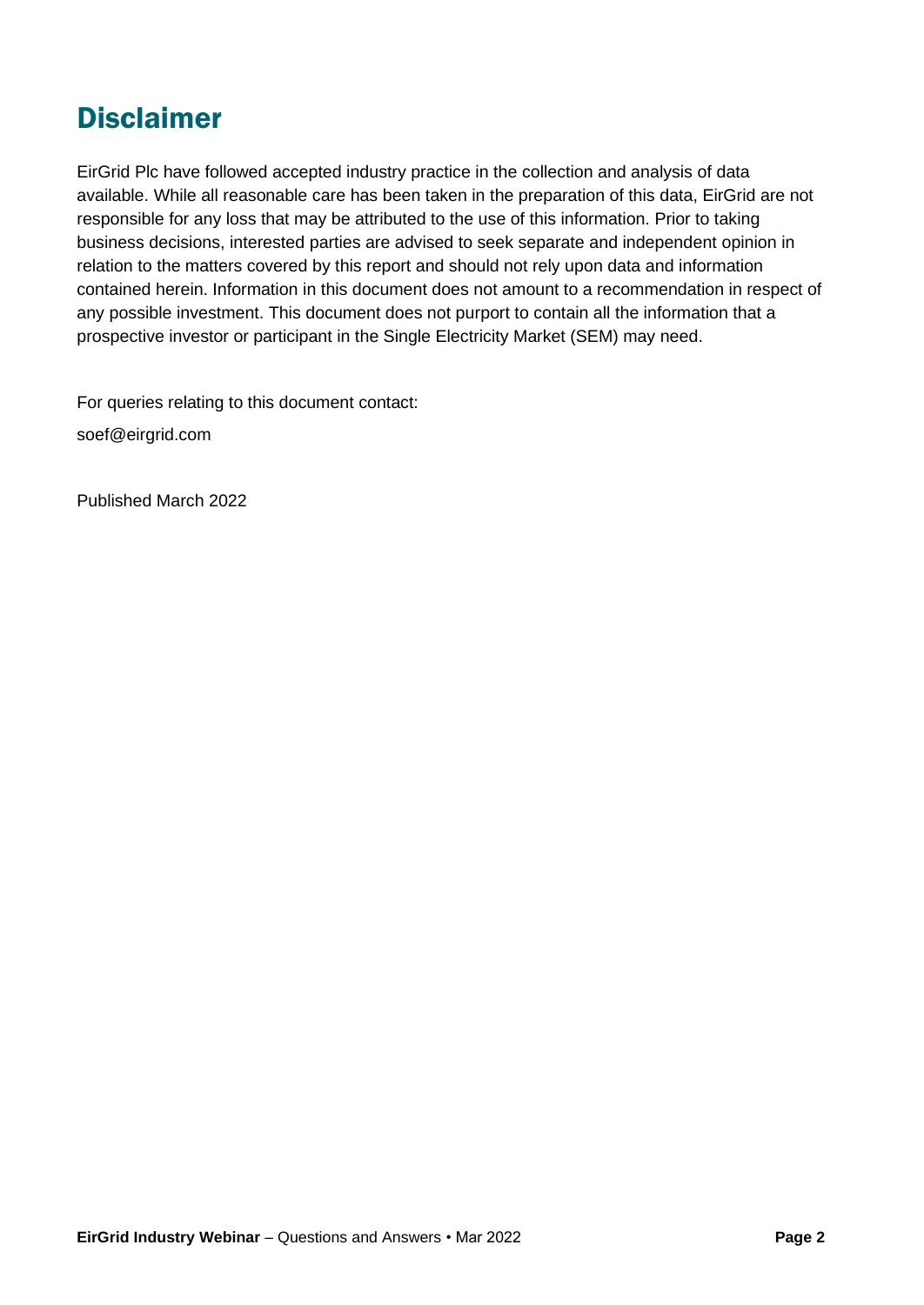# Introduction

The inaugural Shaping Our Electricity Future Roadmap was prepared by EirGrid and SONI in consultation with stakeholders across society, government, industry, market participants and electricity consumers. The final roadmap document was published in November 2021.

EirGrid hosted a webinar on Tuesday, 14<sup>th</sup> December 2021. Attendees at the event submitted questions either in advance of the session or during the session. This document provides a register of all questions received and responses to those questions.

A video recording of the industry webinar and the slides presented can be found [here.](https://www.eirgridgroup.com/the-grid/shaping-our-electricity-f/)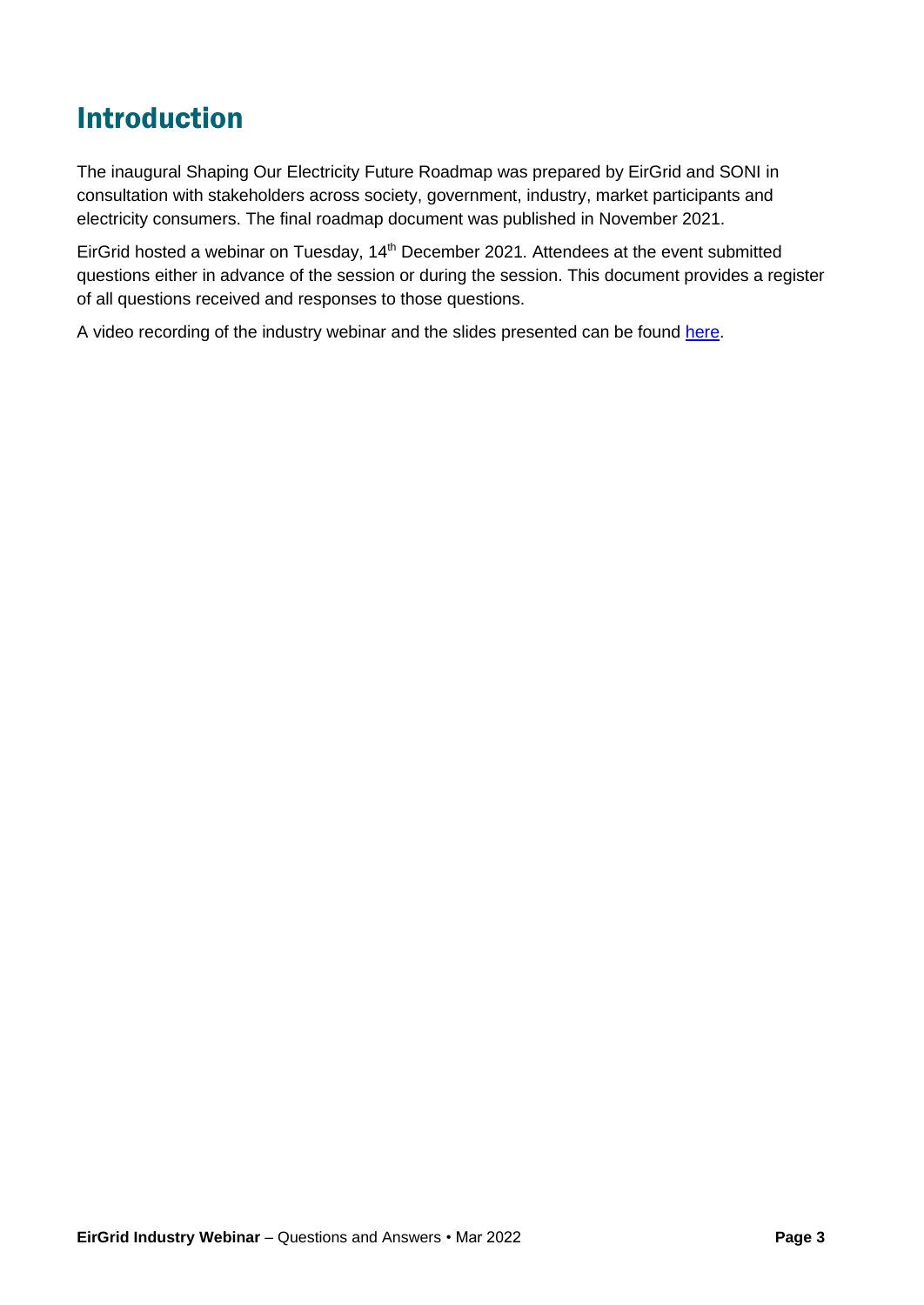# Engagement

**Question:** What will you do in terms of engagement on the ground to make projects happen? **Response:** Answered in the webinar between 18 min and 21 min.

**Question:** Given that the anti-groups did not engage how do you hope to reach these groups? **Response:** Answered in the webinar between 20 min and 23 min.

**Question:** Is the establishment of the Advisory Council to be drawn from within EirGrid wholly, or to include external industry participants? Can industry representatives apply for a seat on the SOEF Advisory Council?

**Response:** Answered in the webinar between 22 min and 26 min.

**Question:** Is the expectation that the people who are on the advisory council will be acting as representatives of broader groups/communities, or will they be representing themselves?

**Response:** Answered in the webinar between 25 min and 29 min.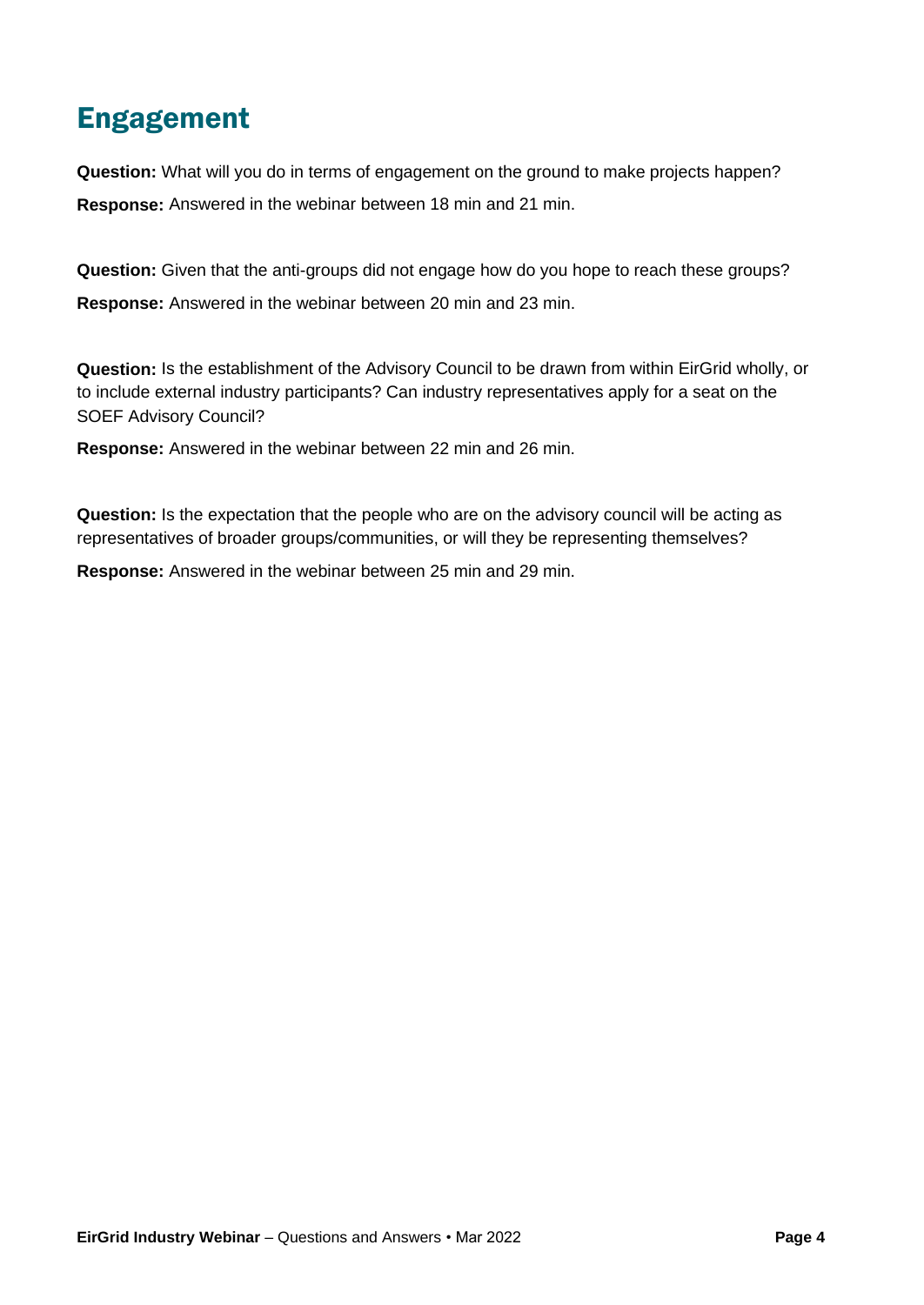## **Networks**

**Question:** Regarding engagement with current onshore renewable energy developers: what was the process to try and understand the location and viability of pre-planning renewable projects? 1300MWs would not seem ambitious enough, or in step with, the current target number of MWs both in the planning and pre-planning processes.

**Response:** Answered in the webinar between 49 min and 54 min.

**Question:** The difference between government targets and shaping, what is the right figure and how will difference be resolved?

**Response:** Answered in the webinar between 54 min and 56 min.

**Question:** Will projects identified in SOEF be expedited through the six-step consultation process to enable delivery pre-2030?

**Response:** Answered in the webinar between 55 min and 58 min.

**Question:** Can you explain why new a circuit into Donegal was not in the base case projects? The need for this has been flagged by EirGrid for 10 + years. RDIP?

**Response:** Answered in the webinar between 57 min and 1 h 0 min.

**Question:** How can we realise the offshore and onshore GW potential without developing the transmission network? We should be looking out to net zero 2050 where longer capex windows can justify bigger projects.

**Response:** Answered in the webinar between 1 h 0 min and 1 h 4 min.

**Question:** 5GW of offshore wind has been used in the analysis, Robbie talked about delivery certainty and meetings targets for 2030. Has any contingency been considered in the analysis as there will be an attrition rate for the projects on the east coast? It is unlikely 5GW of offshore will be delivered by 2030.

**Response:** Answered in the webinar between 1 h 3 min and 1 h 7 min.

**Question:** Capacity for Phase 1 Offshore Wind projects were assessed in a standalone report by EirGrid in 2021. Will the next phase of Offshore Wind projects receive similar or will SOEF replace that?

**Response:** Answered in the webinar between 1 h 6 min and 1 h 9 min.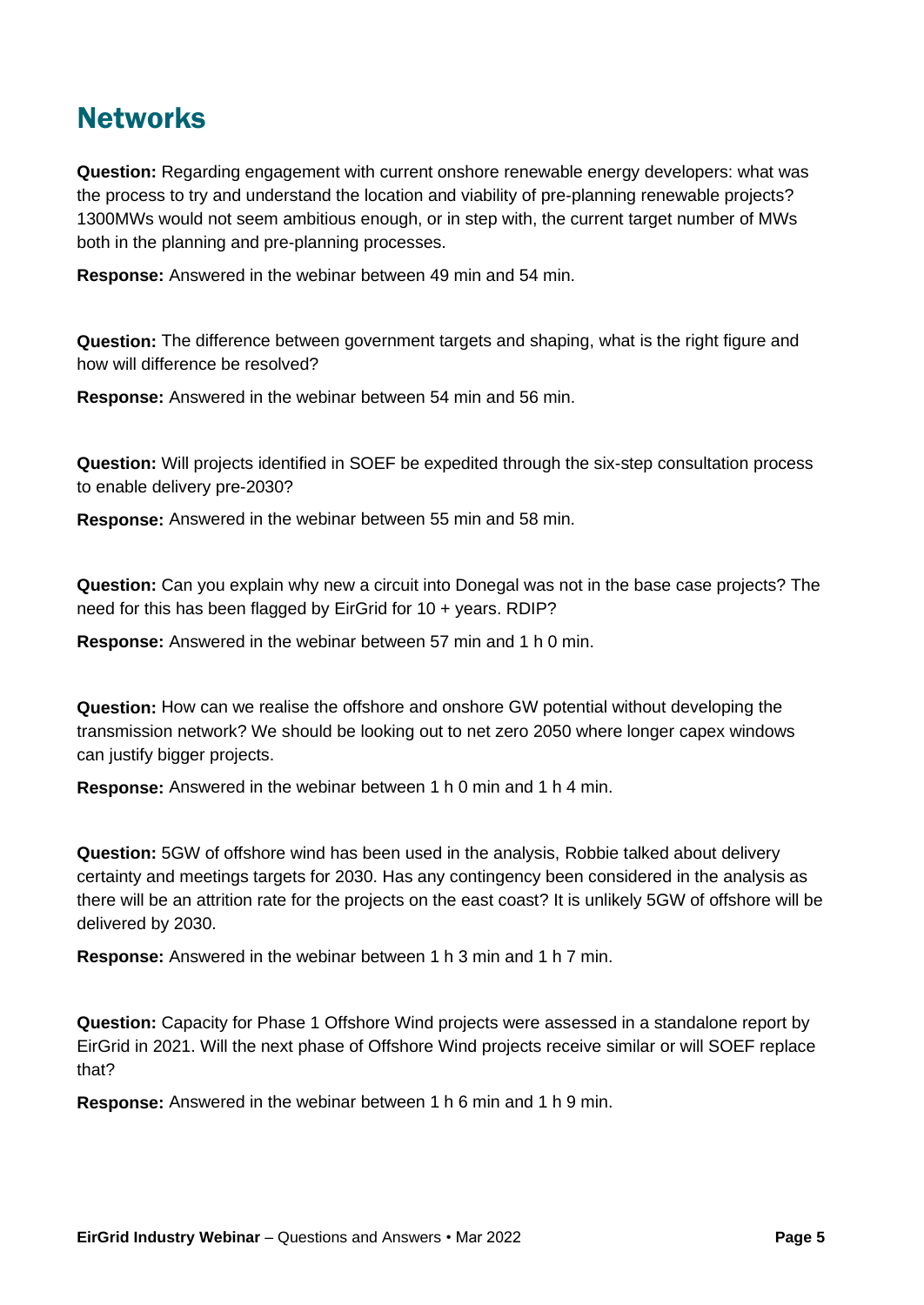**Question:** The consultation resulted in a blended approach between the 4 options, however incentivising locations for generators is a generator-led approach. Is it EirGrid's intention to add location prioritisation beyond ECP2.3?

**Response:** Answered in the webinar between 1 h 8 min and 1 h 11 min.

**Question:** There could be a risk of differing targets from government and EirGrid, as we see at present. Given the timescales required to deliver projects and grid upgrades, how will the risk of divergence between the two be manged in the future?

**Response:** Answered in the webinar between 1 h 10 min and 1 h 13 min.

**Question:** Have we adequately considered the use of surplus renewables? This could help improve efficiencies (the technology is not so hard). The 70% benchmark also may not fully capture the need to offset domestic oil/gas consumption with green electricity?

**Response:** Answered in the webinar between 1 h 12 min and 1 h 15 min.

**Question:** What assumptions have been made on supporting existing renewables and their associated grid connections?

**Response:** Answered in the webinar between 2 h 58 min and 3 h 0 min.

**Question:** What role, and from when, does repowering have to play?

**Response:** Answered in the webinar between 2 h 59 min and 3 h 1 min.

**Question:** What happens to conventional asset grid connections when they cease to operate? **Response:** Answered in the webinar between 3 h 3 min and 3 h 5 min.

**Question:** For the 2020 targets there was a pipeline of projects that far exceeded the 40% target. Grid 25 was the grid development strategy to deliver Gate 3 projects. There was large attrition in the renewable pipeline and the original planned transmission projects. SOEF seems to be doing the bare minimum in terms of reinforcements to deliver 70% RES-E. Where is the contingency for attrition of generation and transmission projects?

**Response:** Answered in the webinar between 1 h 14 min and 1 h 18 min.

**Question:** When will EirGrid revise SOEF to account for 80% RES-E target in CAP 2021, what changes are expected?

**Response:** We are targeting a review by end of 2022. This will allow us to reflect the emerging picture and carry out the necessary analysis to required rigour.

We will update it to reflect the best available information; policy developments, auction outcomes, connection applications, etc.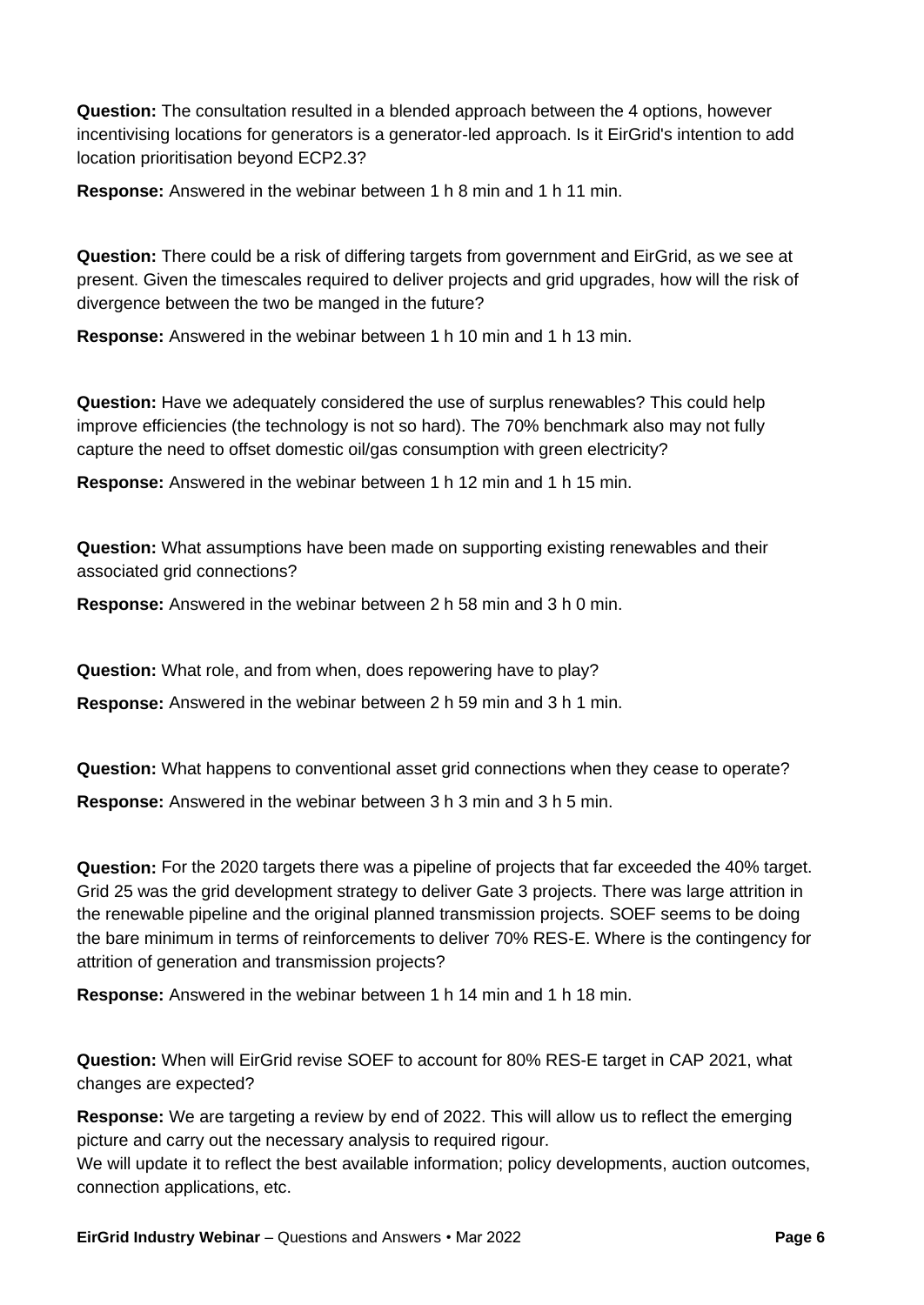**Question:** How did EirGrid decide the breakdown of new renewables in SOEF?

**Response:** The final roadmap is shaped by the feedback received as part of the spring 2021 public and industry consultation – this was extremely extensive in depth of engagement and scale of response.

Our consultation studies show the advantages / disadvantages in terms of number and cost of additional reinforcements for 4 different approaches.

Other key information sources include auction results, ECP pipeline and evolving government policy.

Synergies of development need and new capacity was an important consideration, e.g. we must develop the Dublin network due to a number of drivers such as security of supply, asset condition, unprecedented demand growth and RES integration. This creates capacity for new generation – both offshore and conventional.

**Question:** Does SOEF meet the first carbon budget in Ireland?

**Response:** SOEF is a plan to meet 70% RES-E by 2030, albeit it is a key step to ultimately net zero electricity system.

SOEF focusses on delivery of climate and energy targets in 2030 – the study did not involve detailed analysis between now and 2030. It should be noted that 2 years of analysis was involved in bringing SOEF to this point

The SOEF main report provides a high-level assessment of the RES-E trajectory between now and the end of the decade – this leverages similar work in the GCS albeit it is high level in nature. This assessment illustrates the likely connection of onshore wind and solar in the 1st half of the decade and offshore wind in the latter half of the decade.

Since we launched SOEF we have had constructive engagement with the representative bodies on their latest view of potential RES technology connection trajectories out to 2030. Whilst not consistent, this is very welcome and will be very important for the next review of SOEF.

In the next iteration of SOEF we will consider recent policy developments – in Ireland this will take account of latest iteration of Climate Action Plan and consider factors such as "up to 80% RES-E" and latest information on carbon budgets. Both are naturally related, e.g. speed of connection and annual carbon budget across the decade.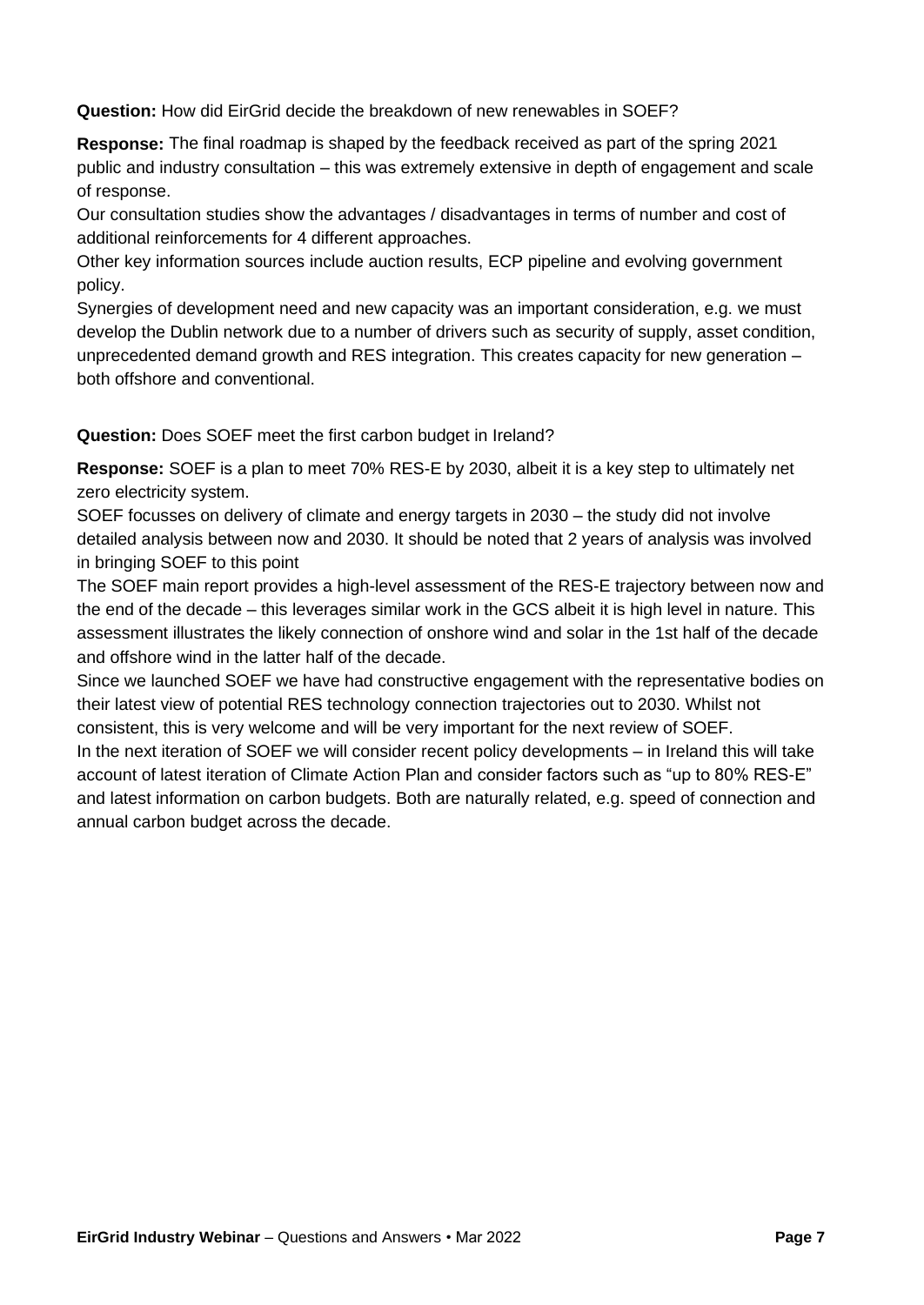**Question:** What level of dispatch down was achieved in the SOEF network studies?

**Response:** 11.7% oversupply, 2.3% constraint, 1.8% curtailment

Dominant element in 2030 is oversupply (where there is too much renewable generation for available demand). Constraints of 2.3% and curtailment of 1.8% are akin to and indeed lower than corresponding levels in recent years – this illustrates the benefits of the grid and operational elements of SOEF.

Operational constraints are provided in the roadmap report.

#### Table 23: All-island operational constraints

| Constraint                                             |            | Unit Value |
|--------------------------------------------------------|------------|------------|
| <b>SNSP</b> upper limit                                | %          | 95         |
| Inertia lower limit                                    | <b>MWs</b> | 15,000     |
| <b>RoCoF</b> upper limit                               | Hz/s       | 1          |
| Minimum number of conventional units, Ireland          |            | 2          |
| Minimum number of conventional units, Northern Ireland |            | 2          |

**Question:** Some capitally approved projects do not seem to be listed in Appendix 4 - base case reinforcements. Why is this?

**Response:** All capital projects post GW3 (at July 2021 data freeze) in the Grid Development Framework were included in the SOEF base case model.

The SOEF consultation model was based on a TES data freeze date of Dec 2019. The data freeze date for the final SOEF model was July 2021 – the delta in projects is reflected in Appendix 4. Appendices 3 is the candidate projects identified through SOEF.

Combining appendices 3 and 4 with the TYTFS 2020 model provides a good representation of the model + SOEF projects.

**Question:** The current SOEF roadmap only achieves 71% RES-E. An additional 1,602MW of onshore wind would be required to achieve the new government target of 80 RES-E (assuming average capacity factors for onshore, offshore and solar). EirGrid included an option for North Connacht in their original consultation. Will this now be considered to help make up the shortfall?

**Response:** The North Connacht 110 kV Reinforcement Project (Moy to Tonroe) was included in the base case reinforcement for the final network studies. Please refer to section 5.2.4 [here](http://www.eirgridgroup.com/site-files/library/EirGrid/Shaping_Our_Electricity_Future_Roadmap.pdf) for more information.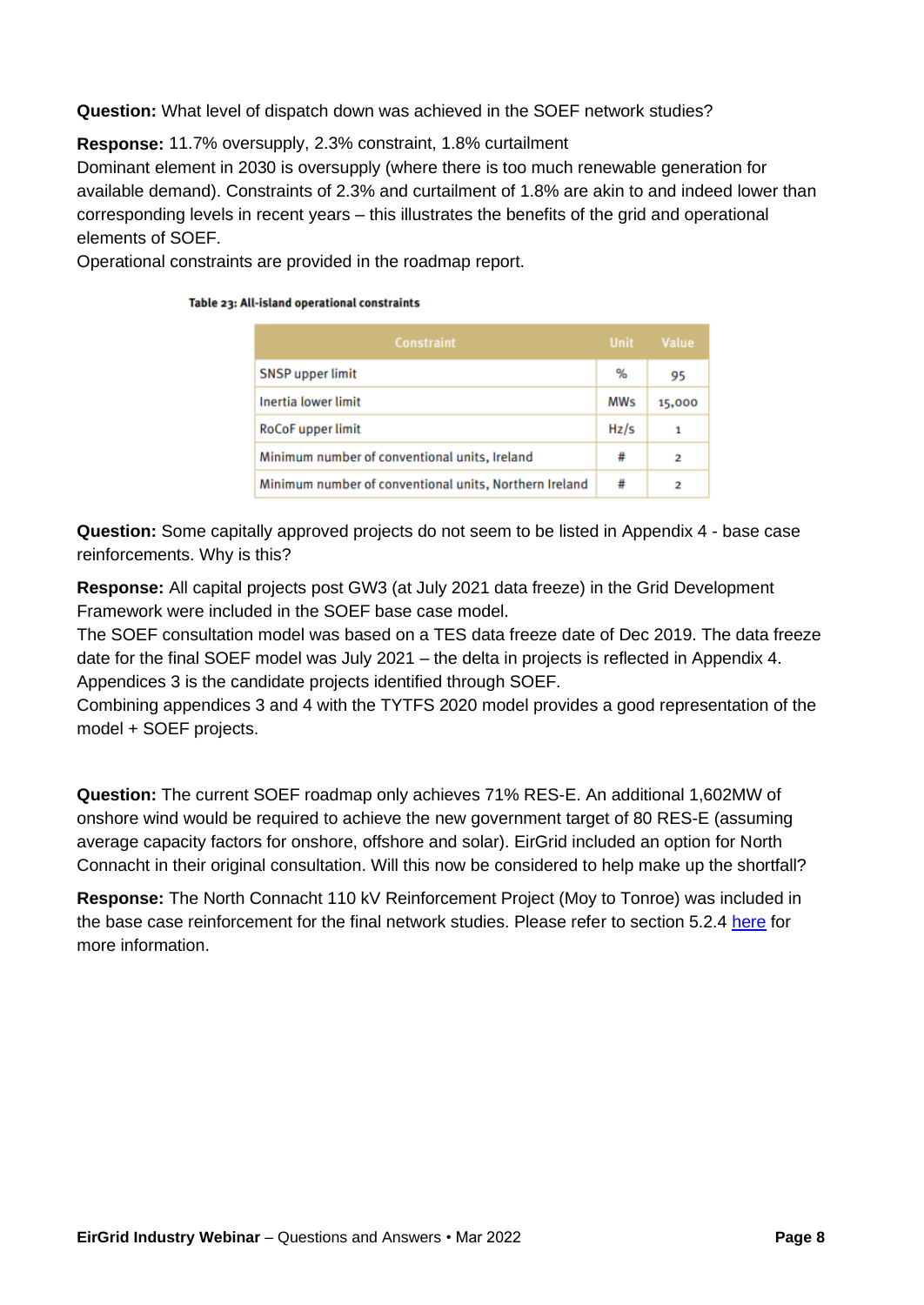**Question:** How soon will updated report be available to reflect the revised target of 80% RES-E by 2030? If possible, it would have most benefit if results were available in advance of the RESS 2 auction. Some key asks for updated analysis:

- a) Updated analysis to consider scenario for additional onshore wind & solar generation to meet Climate Action Plan targets by 2030, focusing on the shovel ready projects that can be delivered by 2030 with minimal additional system reinforcement
- b) Updated analysis to consider CO2 emissions reduction targets, including interim targets outlined in CAP 2021 and national carbon budgets.
- c) Updated analysis to be informed by the EirGrid ECP2.1 constraints analysis, where binding constraints identified in the analysis are assessed to determine cost benefit of associated reinforcements that are not already included in SOEF.

**Response:** Answer for a and b. We are targeting review by end of 2022. This will allow us to reflect emerging picture and carry out the necessary analysis to required rigour. We will update to reflect the best available information; policy developments, auction outcomes, connection applications, etc

It is important to note that the ECP constraints modelling is different in terms of scope and overall objective when compared to the network studies conducted as part of SOEF. However, the revised SOEF network studies will consider the best available information including connection applications that are processed through the ECP.

**Question:** Given the timelines for offshore development, there needs to be a contingency plan to close the gap if a number of these offshore projects are not delivered by 2030

**Response:** We are targeting review of Shaping Our Electricity Future by end of 2022. This will allow us to reflect the emerging picture and carry out the necessary analysis to required rigour. We will update to reflect the best available information; policy developments, auction outcomes, connection applications, etc.

Candidate reinforcements identified in Shaping Our Electricity Future will be analysed in more detail as they progress through the grid development framework. This includes revising the scope and timing of reinforcements in response to changes of drivers of grid development needs.

We will continue to observe developments in relation to forecast grid connections and adapt our plans to suit.

Question: Is there a full list of the c. €3bn worth of projects that are due to be completed?

**Response:** The transmission development plan (TDP) contains detailed information relating to all projects in the grid development pipeline that had received capital approval at the time of the data freeze. You can access the 2020 version [here.](https://www.eirgridgroup.com/site-files/library/EirGrid/Transmission-Development-Plan-2020-2029.pdf)

Candidate reinforcements identified in Shaping Our Electricity Future will not appear in the latest version of the transmission development plan. This is because these projects have not yet received capital approval. You can view details of these projects in appendix 3 [here.](http://www.eirgridgroup.com/site-files/library/EirGrid/Shaping_Our_Electricity_Future_Roadmap.pdf)

Reinforcements that received capital approval after the freeze date of the latest TDP (January 2020) will not appear in the TDP. You can view details of a subset of these projects in appendix 4 [here.](http://www.eirgridgroup.com/site-files/library/EirGrid/Shaping_Our_Electricity_Future_Roadmap.pdf)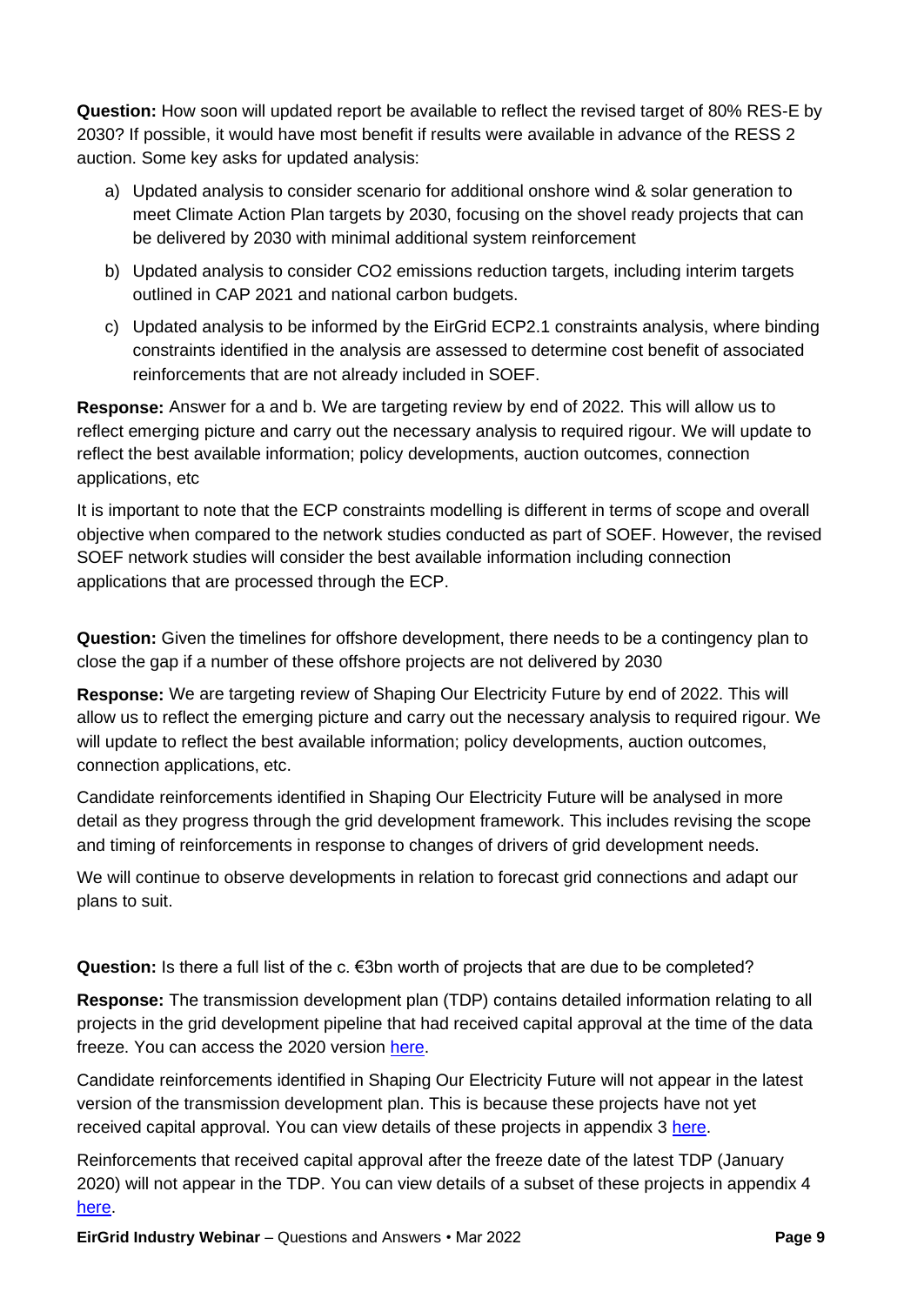A draft version of the next TDP (TDP 2021) is currently open for consultation [here;](https://www.cru.ie/document_group/cru-consultation-on-transmission-development-plan-tdp-2021-2030/) it reflects all capitally approved projects at the data freeze date of January 2021.

**Question:** Will TSOs consider up-voltage for any new builds to ensure they are future proofed?

**Response:** EirGrid approach to grid development is detailed in the six-step framework for grid development. You can find more details relating to this [here.](https://www.eirgridgroup.com/__uuid/7d658280-91a2-4dbb-b438-ef005a857761/EirGrid-Have-Your-Say_May-2017.pdf)

Once a development need has been identified and validated, a best performing solution is selected from a short-list of options as part of step three. This solution could be a new circuit, an uprate, an up-voltage, a smart device etc.

The best performing option will typical perform better than any of the other options against multiple criteria including Technical performance; Economic performance; Environmental impact; Society and social acceptability; and Deliverability.

In some cases, the best performing solution may cater for long-term development of the transmission system if the need for this is identified as part of the project specific analysis. This may include provision for up-voltage of new circuits at a later date.

**Question:** Large increase in data centre loads outside Dublin (namely Cork, Limerick, Galway) from the draft demand spatial distribution issued. What assumptions (policy or otherwise) have EirGrid made that data centres will locate here?

**Response:** EirGrid has assumed that data centre demand will increase in the Cork, Limerick and Galway due to the availability of transmission capacity and the proximity to renewable energy sources. Data centre demand growth in regions outside of Dublin aligns with the national planning framework objective of regional economic growth. This assumption also aligns with the government statement on the role of data centres in Ireland's enterprise strategy $^{\rm 1}.$ 

<sup>1</sup> https://enterprise.gov.ie/en/Publications/Publication-files/Government-Statement-Data-Centres-Enterprise-Strategy.pdf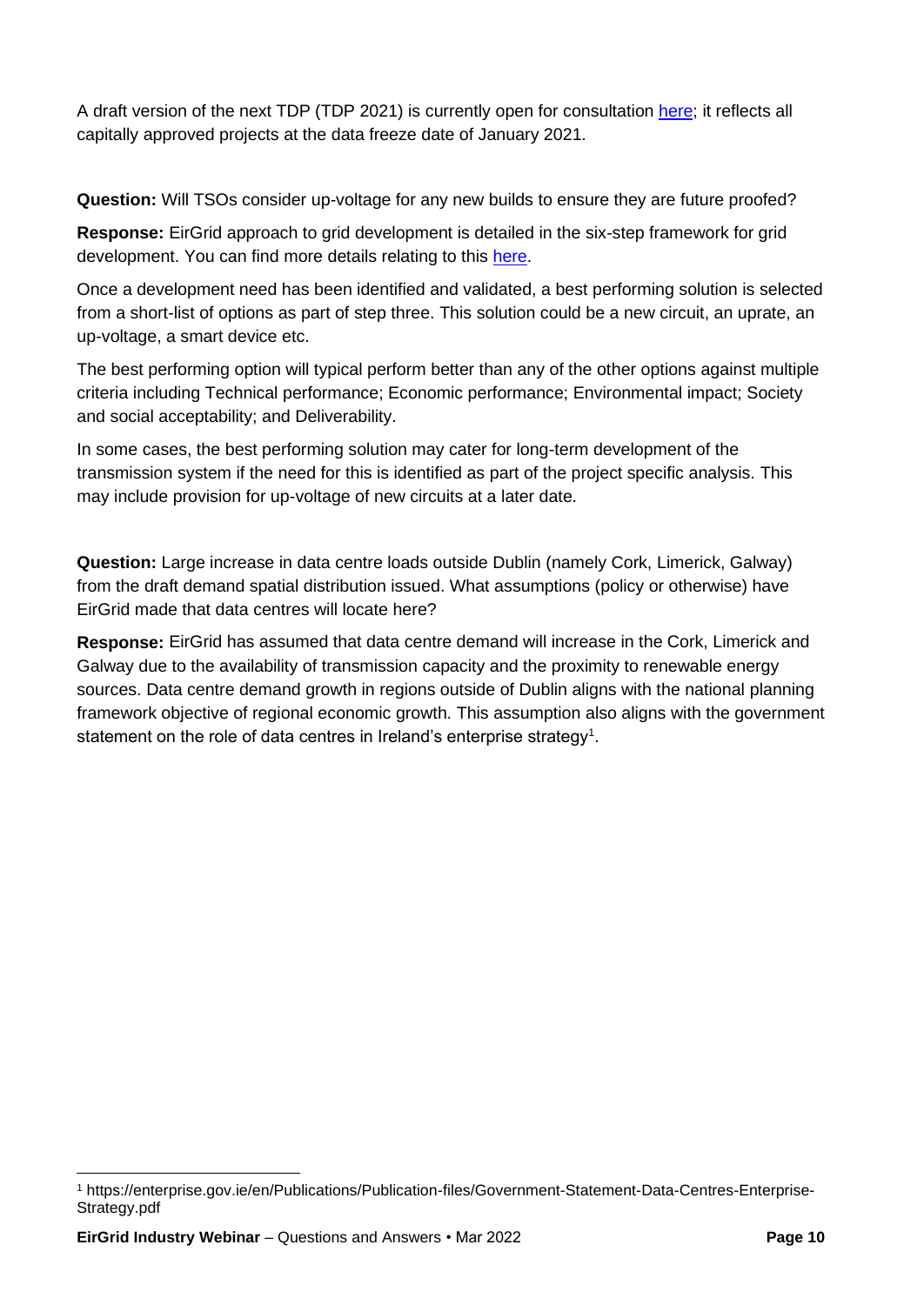**Question:** The reinforcements in the table below are projects that are in the last EirGrid TDP but do not appear to be in SOEF. Can EirGrid provide comments against the status of each project with regard to SOEF?

**Response:** Each of the projects are post GW3 and are therefore included in the SOEF base case.

| CP     | <b>Project Title</b>                                     | <b>Step</b> | Gateway         |
|--------|----------------------------------------------------------|-------------|-----------------|
| CP0792 | Finglas 220 kV Station Upgrade                           |             | GW7             |
| CP0692 | Inchicore 220 kV Station Upgrade                         | 6           | GW7             |
| CP0808 | Maynooth 220 kV Station Reconfiguration                  | 5           | GW <sub>5</sub> |
| CP0799 | Louth 220 kV Station Upgrade                             | 6           | GW7             |
| CP0622 | Tarbert 220/110 kV Station Refurbishment                 | 6           | GW7             |
| CP0866 | Great Island - Kellis 220 kV Line Refurbishment          | 5           | GW <sub>5</sub> |
| CP0905 | Louth - Ratrussan 110 kV No. 1 Line Uprate               | 4           | GW <sub>6</sub> |
| CP0823 | Maynooth - Turlough Hill 220 kV Line Refurbishment       | 4           | GW <sub>5</sub> |
| CP0873 | Dunstown - Moneypoint 400 kV Line Refurbishment          | 6           | GW7             |
| CP0869 | Maynooth - Woodland 220 kV Line Refurbishment and Uprate | 6           | GW7             |
| CP0624 | Killonan 220/110 kV Station Redevelopment                | 6           | GW7             |

Notes on steps and gateways.

Step 4: The specific nature, extent and location of the proposed development is defined.

Step 5: Statutory consent for the proposed development is obtained, or it is established that the proposed development is an exempted development.

Step 6: The project is constructed by ESB Networks in liaison with EirGrid PM. Client Engineer and other key personnel.

Gateway 5: Approval to enter the statutory planning process. In the alternative that the project does not require statutory planning permission, approval of this fact, including consideration of written confirmation of same.

Gateway 6: Approval to enter Project Agreement, including approval of TSO spend up to completion of construction and energisation of the project.

Gateway 7: All aspects of Project Close-out, most notably technical and financial matters.

**Question:** The transmission reinforcement projects listed below were identified in the consultation report, but have not been included in the final SOEF report – can EirGrid please provide justification as to why they have been excluded?

#### **Response:**

\* Shannonbridge – Maynooth 220kV circuit uprate

We did not see a strong need for this reinforcement.

\* Carrick on Shannon – Arva 110kV circuit uprate

We did not see a strong need for this reinforcement.

\* Lanesboro – Mullingar – Corduff 110kV circuit uprate

We did not see a strong need for this reinforcement.

\* Aghada – Knockraha 220kV circuit uprate (No.1 and No.2)

We did not see a strong need for this reinforcement.

We did not see needs for above reinforcements in the final SOEF studies mostly due to the composition of the SOEF portfolio and potentially due to overlapping benefits provided by other reinforcements in the wider network area.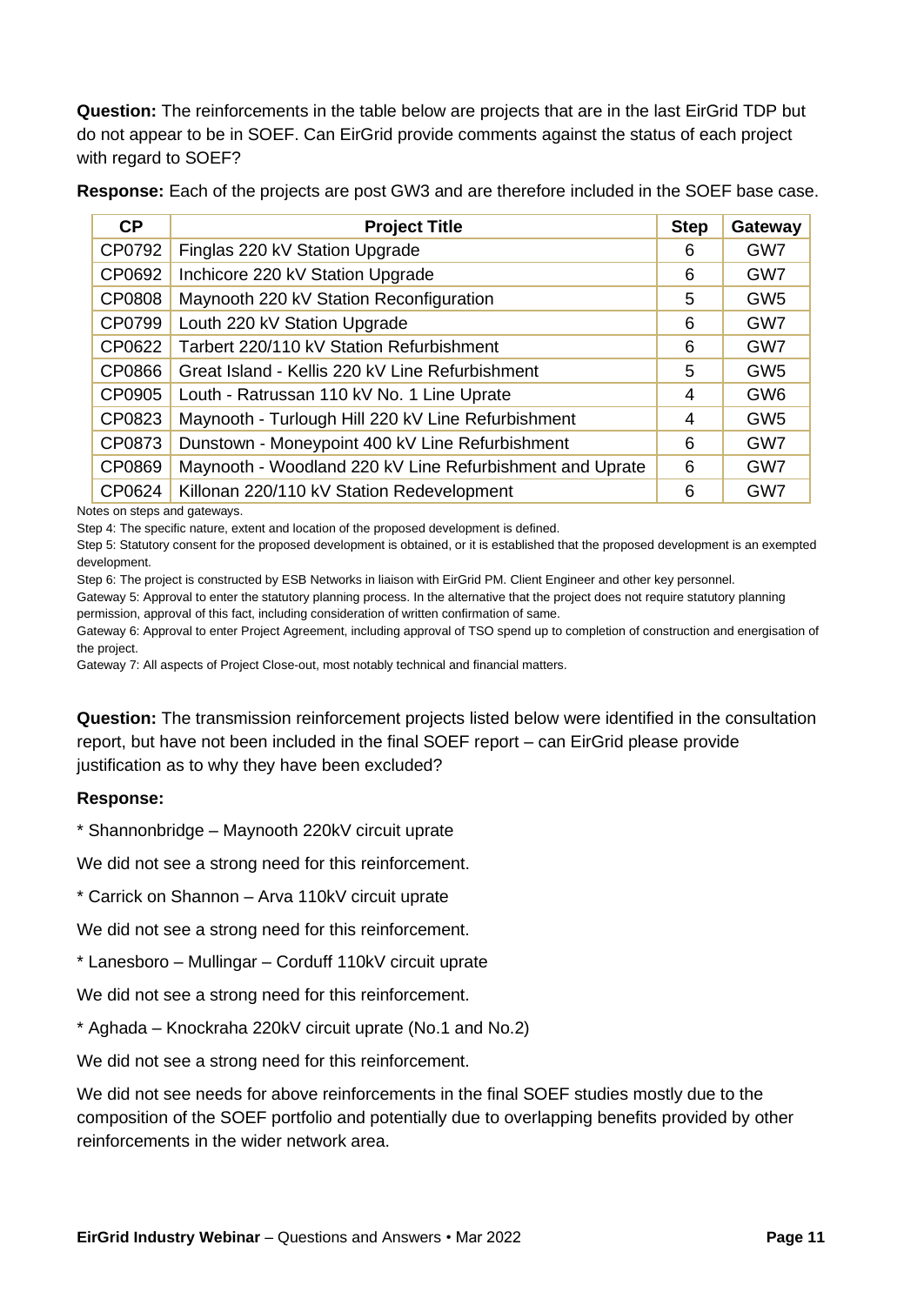**Question:** It is understood that EirGrid intend to uprate the Moy - Glenree 110kV circuit to facilitate the connection of ECP-1 generation. Why have EirGrid not identified this transmission reinforcement in SOEF?

**Response:** The uprate of Moy to Glenree 110 kV circuit (CP1155) is included as a base case Reinforcement in the final SOEF studies. All capital projects post GW3 (at July 2021 data freeze) in the Grid Development Framework were included in the SOEF base case model. A full list of base case reinforcements can be found in appendix 4 [here.](http://www.eirgridgroup.com/site-files/library/EirGrid/Shaping_Our_Electricity_Future_Roadmap.pdf)

**Question:** Another ATR project that EirGrid previously identified is the North West / RIDP project (which currently has a scheduled completion date of 2027 on EirGrid's Q3 2021 ATR Update), which was envisaged to be a new 220kV circuit in Donegal which would also connect to Northern Ireland. EirGrid state that RIDP was not considered in SOEF as it is not expected to be complete before 2030, but they will continue to monitor the development of the project. While the SOEF focusses on 2030, this is only a point in time, and in order to migrate to a net zero carbon system, EirGrid need to start actively planning projects (such as RIDP) now, and not at some point beyond 2030. On this basis can EirGrid please clarify what their plans are for the RIDP project?

**Response:** We note that the RIDP project has been removed from the European Commission's fifth PCI list and will therefore not appear in the next version of European Network of Transmission System Operators Electricity (ENTSO-E) Ten Year Network Development Plan (2022).

CP0800 has been removed from the draft Transmission Development Plan 2021. The need for new network development in the north west, between Srananagh substation and substations in county Donegal, remains and has been identified in Shaping Our Electricity Future. A new 220 kV circuit between Clogher and Srananagh has been proposed as a candidate reinforcement in Shaping Our Electricity Future. Please refer to appendix 3 [here](http://www.eirgridgroup.com/site-files/library/EirGrid/Shaping_Our_Electricity_Future_Roadmap.pdf) for details of all candidate reinforcements.

However, the scope and the plausible scale of solution has changed to include additional technologies, and to include investigation of connection to a number of substations in Donegal. Consequently, a new project will be started to replace CP0800 and reported in future TDPs.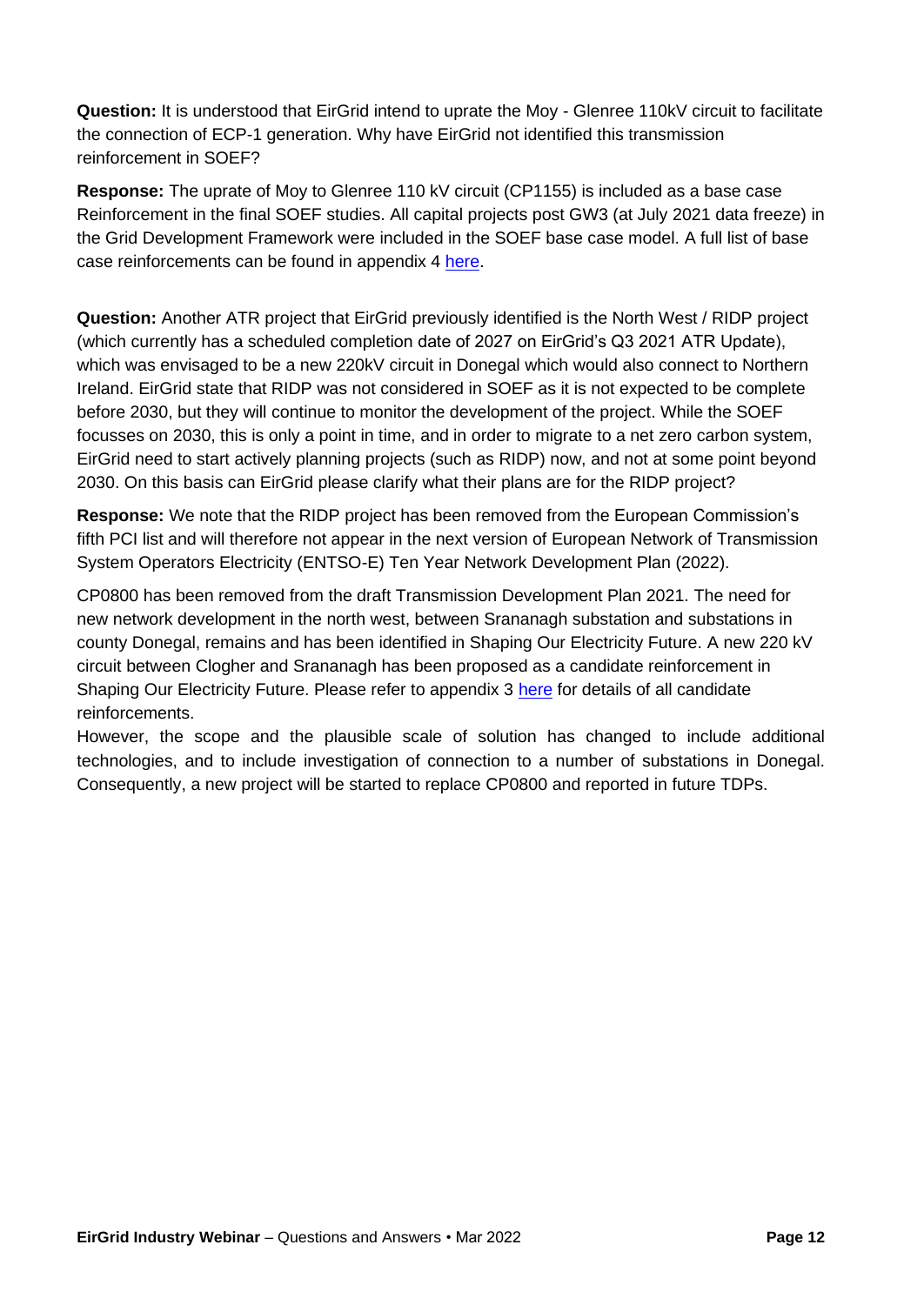**Question:** Can the solar pipeline per area be split into commercial/micro gen?

**Response:** The breakdown of large-scale solar PV and microgeneration solar PV is provided in the table below by area.

| <b>AREA</b>            | Large scale solar (MW) | Microgeneration solar PV (MW) |
|------------------------|------------------------|-------------------------------|
| <b>IE AREA A</b>       | 121                    | 19                            |
| <b>IE AREA B</b>       | 17                     | 43                            |
| <b>IE AREA C</b>       | 42                     | 28                            |
| IE AREA D              | 8                      | 22                            |
| <b>IE AREA E</b>       | 42                     | 38                            |
| <b>IE AREA F</b>       | 9                      | 11                            |
| IE AREA G              | 117                    | 43                            |
| IE AREA H1             | 66                     | 24                            |
| IE AREA H <sub>2</sub> | 251                    | 49                            |
| <b>IE AREA I</b>       | 52                     | 38                            |
| IE AREA J              | 236                    | 174                           |
| <b>IE AREAK</b>        | 39                     | 11                            |
| <b>IE TOTAL</b>        | 1000                   | 500                           |

**Question:** The generation-led approach from the SOEF consultation included a number of reinforcements in the midlands region (including a new 220kV substation and 220kV circuit uprating), considering this scenario is closely aligned with the final roadmap with 5GW offshore wind and <1GW of onshore wind and solar, why are they not required in the final roadmap?

**Response:** We did not see a need for a new 220 kV substation in the midlands or uprating of 220 kV circuits in the midlands in the final SOEF network studies.

We are targeting a review of Shaping Our Electricity Future by end of 2022. This will allow us to reflect the emerging picture and carry out the necessary analysis to required rigour. We will update to reflect the best available information; policy developments, auction outcomes, connection applications, etc.

**Question:** Will all candidate reinforcements identified be included in EirGrid's next transmission development plan (TDP 2021-2030)?

**Response:** A draft version of the TDP 2021 has been published by the CRU for consultation [here;](https://www.cru.ie/document_group/cru-consultation-on-transmission-development-plan-tdp-2021-2030/) it reflects all capitally approved projects at the data freeze date of January 2021.

Candidate reinforcements identified in Shaping Our Electricity Future will not appear in the next version of the transmission development plan (TDP 2021). This is because these projects had not received capital approval at the data freeze date of January 2021.

Candidate reinforcements identified in Shaping Our Electricity Future that receive capital approval before the data freeze data for TDP 2022 (Jan 2022) will appear in TDP 2022, and so on.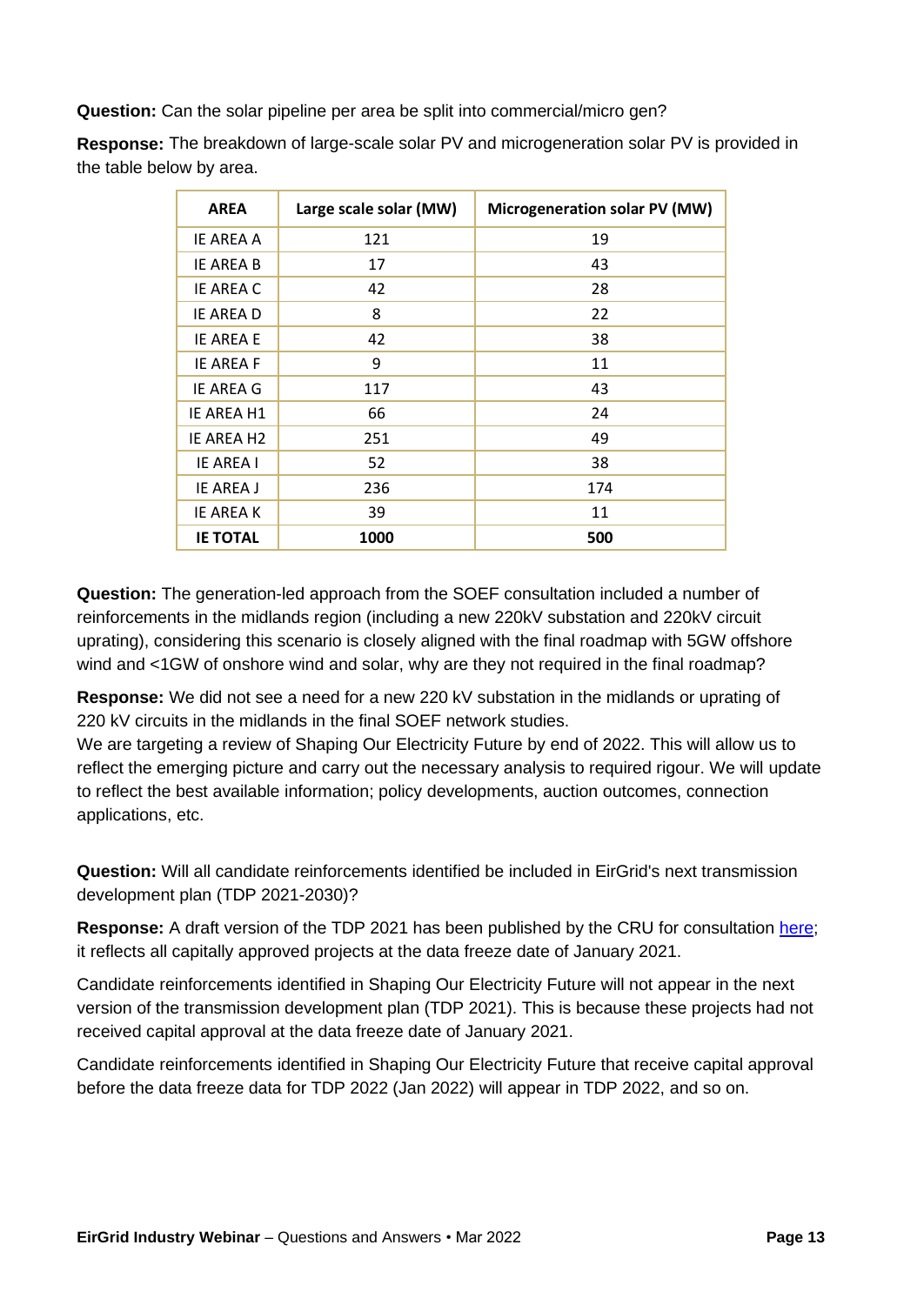**Question:** How can the SOEF roadmap help establish where there is firm access for existing and future generation?

**Response:** SOEF Network studies identify candidate solutions that ensure that the power system meets a subset of requirements of the TSSPS (N-1 only). Delivery of the candidate reinforcements does not guarantee firm access. Access arrangements are determined as part of more detailed connection studies and detailed in subsequent connection agreements.

Although the SOEF studies are not designed to establish firm access information; delivery of the reinforcements identified will help minimise constraints and help deliver the renewable ambition.

**Question:** Section 5.4.2 references a 220kV upvoltaged solution between Flagford and Srananagh (note that these two nodes are directly connected by one existing circuit which already operates at 220kV). Figure 5 suggests the Flagford – Sligo 110kV circuit will be upvoltaged to 220kV. Finally, Appendix 3 refers to an upvoltage of the Flagford – Srananagh 110kV circuit (note there is no 110kV circuit directly connecting Flagford to Srananagh), and an uprate (but not an upvoltage) of the Sligo – Srananagh 110kV circuit. There appears to be discrepancies between all of this information. Can you please explain what exactly is proposed for this project?

**Response:** There is an error in figure 22 in the SOEF roadmap document [here.](http://www.eirgridgroup.com/site-files/library/EirGrid/Shaping_Our_Electricity_Future_Roadmap.pdf) A corrected map is provided below.

The candidate reinforcements in SOEF require upvoltaging of the Flagford to Sligo 110 kV line and turning this 220 kV circuit into the Srananagh 220 kV substation. This requires a new section of 220 kV line to be built between the existing Flagford to Sligo 110 kV line easement and the Srananagh 220 kV substation. This will create a new 220 kV circuit between Srananagh and Flagford.

The remainder of the Flagford to Sligo 110 kV line will be uprated and a new section of 110 kV line to be built between the existing Flagford to Sligo 110 kV line easement and the Srananagh 110 kV substation. This will create a new 110 kV circuit between Sligo and Srananagh.

Please note that the details provided in appendix 3 [here](http://www.eirgridgroup.com/site-files/library/EirGrid/Shaping_Our_Electricity_Future_Roadmap.pdf) are correct.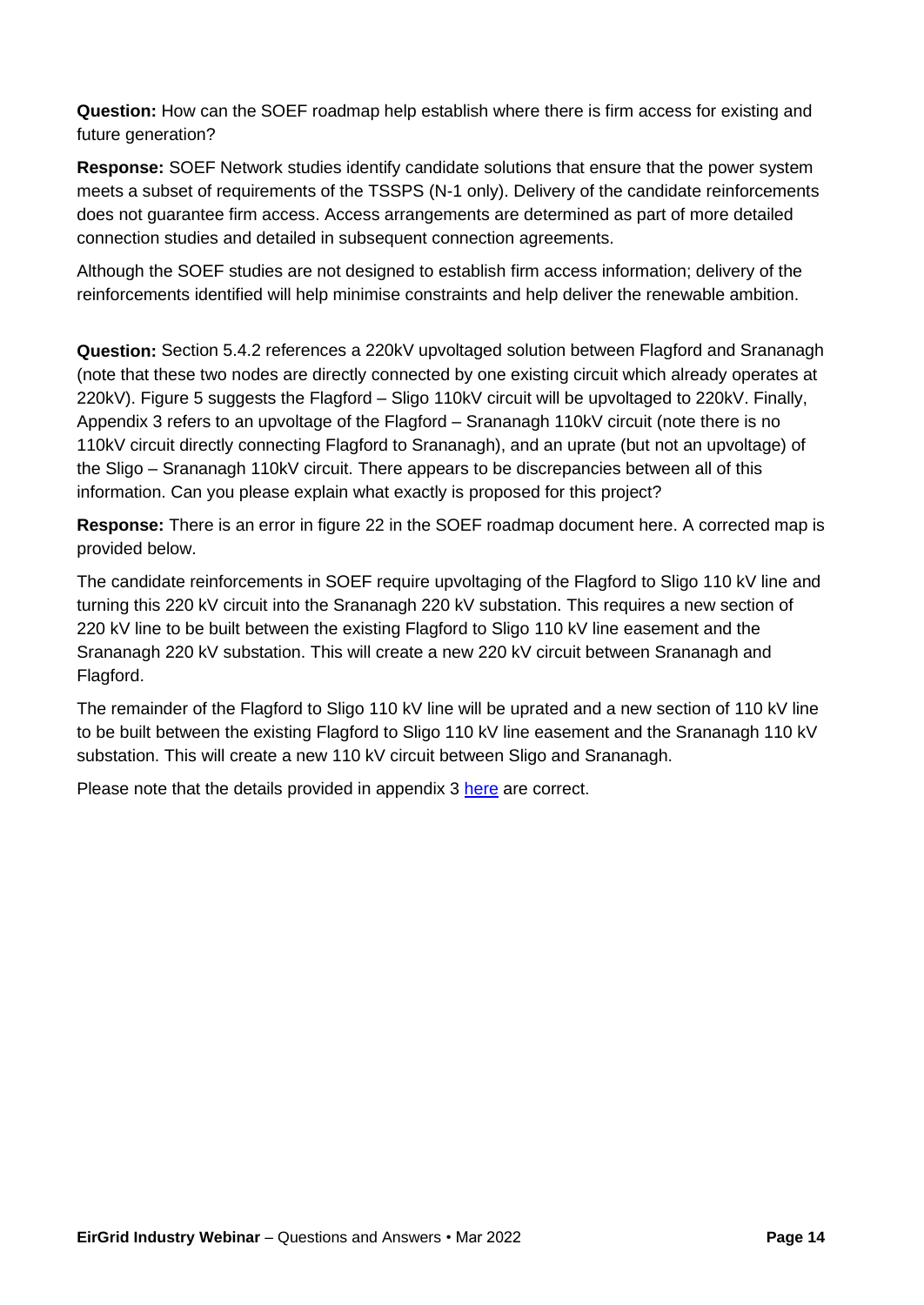

**Question:** Will "220 kV upvoltage solution between Flagford and Srananagh" impact on the Sligo-Flagford 110kV circuit uprate ATR?

**Response:** The solutions provided in SOEF for this corridor provide additional transmission capacity when compared to the Sligo to Flagford 110 kV circuit uprate. The 220 kV upvoltage solution between Flagford and Srananagh will be examined in more detail as part of our six-step process for grid development. If the 220 kV upvoltage solution between Flagford and Srananagh is deemed the best performing option to address development needs in this area it will be progressed to capital approval. This could mean that the Sligo – Flagford 110 kV circuit uprate is no longer required.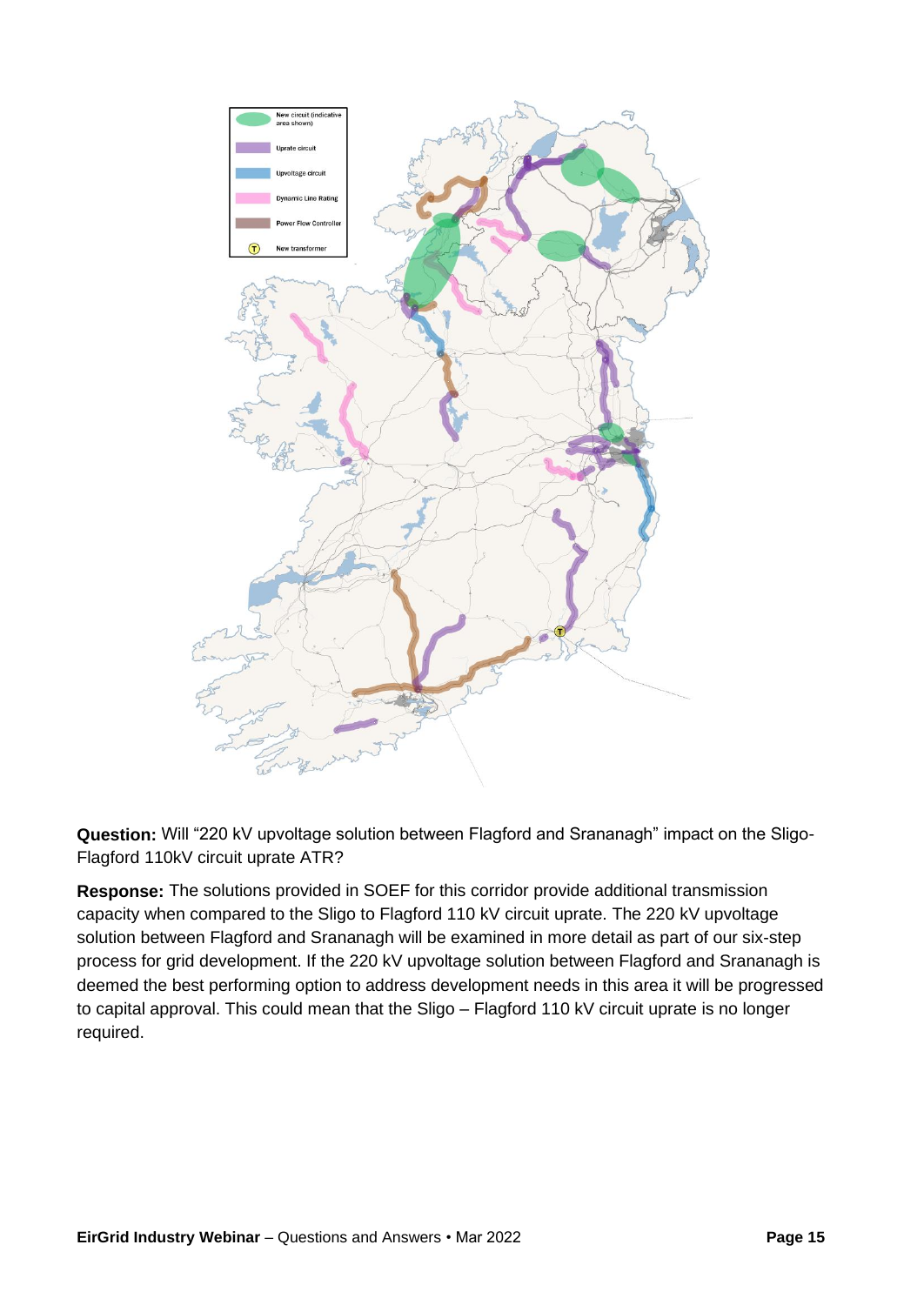**Question:** The 5% of constraint saving from SOEF, what was the starting and ending level of constraints in the EirGrid studies, e.g. 8-3%?

**Response:** The renewable generation constraint benefit quantifies how much the candidate reinforcements will minimise constraint levels. This means that a 5% reduction in constraint is achieved through delivery of the candidate reinforcements.

It should be noted that this number does not capture the benefit of the existing wider pipeline of reinforcement projects.

**Question:** For the losses saving, what was the average losses before and after SOEF in the EirGrid studies?

**Response:** The average losses before candidate reinforcements are applied was roughly 1210 GWh compared to average losses of roughly 1075 GWh after. This suggests a grid losses change (benefit) of roughly 135 GWh.

**Question:** On page 86, in the footnote there is references to tables below, what tables does this refer to?

**Response:** This is an error. There are no tables in the document specifically listing new technologies. However, tables further in the document such as tables 36 and 37 refer to some new technologies.

**Question:** It is stated that constraints will be minimised to the order of 5% in 2030. Does this constraints percentage include for outages required for the maintenance and upgrades of the transmission network?

**Response:** It is important to point out that the 5% constraint stated in table 28 of the final roadmap report is not the expected level of constraint in the system but is rather the estimated constraint benefit once the proposed SOEF candidate reinforcements are in service. In other words, this an estimation of improvement to constraint levels that would be achieved by delivery of the candidate reinforcements identified.

Scheduled and forced outages are included in the modelling of the transmission network assets used to calculate constraints. However, the outages required for the network reinforcements proposed in SOEF are not accounted for in the model and are therefore not reflected in the constraints benefit reported.

**Question:** Considering the high existing and future modelled constraints in North Mayo / West Sligo, why have EirGrid not identified power flow controller solutions for this region

**Response:** The overloads in this area did not warrant the use of dynamic line rating and power flow controllers. Dynamic line rating was assessed as a better solution due to the network topology. We will study this area and the proposed candidate solutions in more detail as part of the framework for grid development.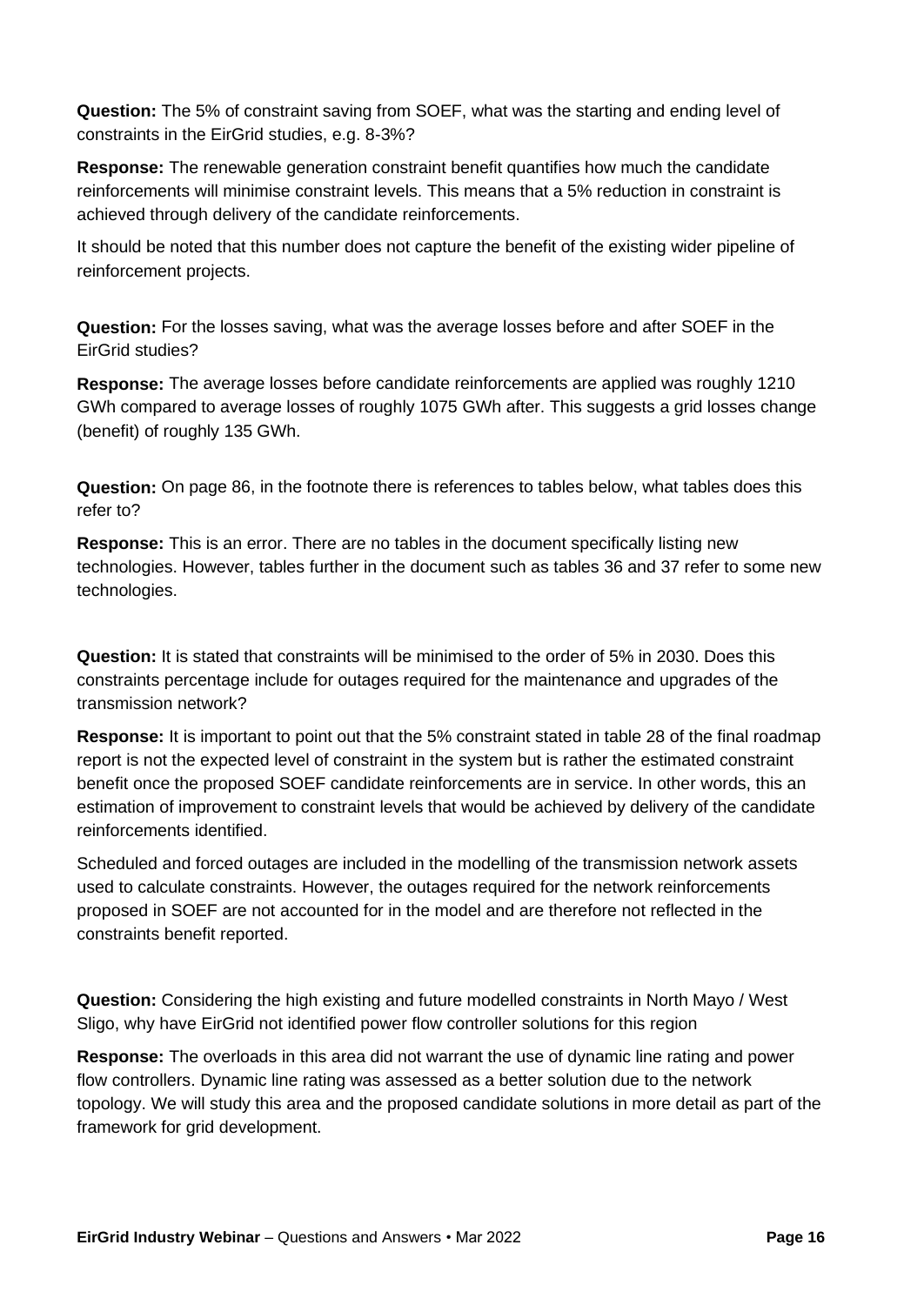**Question:** Considering the high existing and future modelled constraints in North Mayo / West Sligo, why have EirGrid identified only one 110kV circuit for dynamic line rating for this region?

**Response:** We did not see the need for additional reinforcements beyond those reported in the final roadmap report as part of the SOEF network studies.

**Question:** Have EirGrid modelled the benefits of power flow controllers and dynamic line ratings? If so, please provide a summary of the findings.

**Response:** Our analysis of the final network approach identified a significant number of circuits at risk of overloading. The frequency and severity of the overload risk varied on each circuit, as indicated in Figure 20 of the Roadmap. To help minimise the amount of infrastructure work - i.e. new circuits or circuit refurbishment - dynamic line ratings and power flow controllers were identified as potentially feasible solutions on a number of circuits, as shown in Figure 22 and listed in Table 25.

The ultimate selection of dynamic line rating or power flow controller technology on a circuit will be subject to analysing an identified need and assessing all potential technology options for resolving the need, as per EirGrid's six step process for gird development.

The Roadmap includes an initiative to develop the capability to model and operate new grid technologies (such as Dynamic Line Rating and Power Flow Controllers) which will enhance our capability to maximise the use of existing transmission grid infrastructure.

**Question:** In the technology led approach introduced during the consultation, large HVDC solutions were proposed. Although these will have longer lead items, are these being considered at all for future scenarios?

**Response:** HVDC solutions will be considered for solutions to system needs that materialise over the longer-term as part of our six-step process for grid development.

**Question:** What curtailment levels are modelled for 2030 based on the SOEF roadmap?

**Response:** All-Island curtailment levels were 2.3% in the final SOEF network studies.

**Question:** There is no zero-emission gas such as hydrogen considered for 2030, the climate action sets out a target for 1-3TWh of zero emission gas. Have EirGrid plans to consider this and will there be a requirement for the new 2GW of gas generation capacity to be hydrogen ready?

**Response:** Please refer to section 4.3 [here.](http://www.eirgridgroup.com/site-files/library/EirGrid/Shaping_Our_Electricity_Future_Roadmap.pdf)

An adequate portfolio of capacity is required to meet our long-term operating needs. This portfolio will include batteries, demand side, interconnection, renewables and conventional capacity. New dispatchable resources will be needed to ensure that the generation portfolio continues to meet reliability standards and that demand can be met for a range of credible scenarios. New renewable gas ready generation is expected to continue to play an important role, replacing retiring conventional plant and providing the multi-day capacity required to ensure security of supply.

The lifetime of a gas turbine is approximately 25 years, meaning that any investment made today is likely to be still in service when the power sector is legally obliged to produce zero or negative

**EirGrid Industry Webinar** – Questions and Answers • Mar 2022 **Page 17**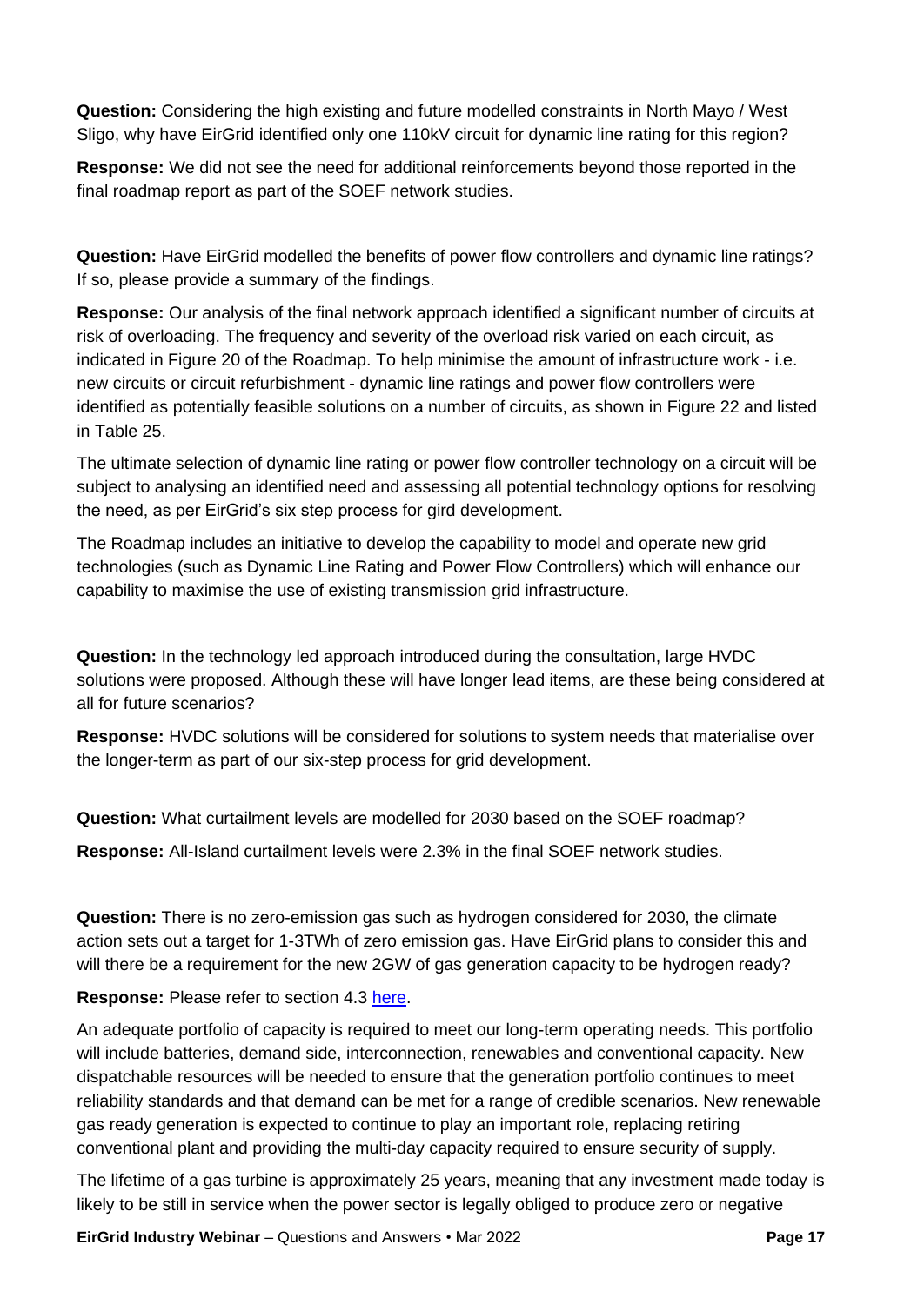emissions. This suggests that new gas units should be renewable-gas (hydrogen, biomethane or syngas) ready.

**Question:** Will there be a lessons learned exercise from the DS3 2020 programme to assist with having an efficient and successful 2030 DS3 programme?

**Response:** Yes, it is our intention to undertake a 'lessons learned' exercise following the completion of the programme. As part of this exercise, we will seek feedback from stakeholders via the Advisory Council and share the findings.

**Question:** It is intended to transition to system operation with 4 large conventional units or less by 2030. What Min Gen MW figure do EirGrid/SONI assume equates to 4 units?

**Response:** The overall minimum stable level for generator varies depending on several factors and is governed by rulesets applied in our unit commitment and economic dispatch modelling tools. When the minimum number of all-island units (four) are being dispatched the overall minimum stable of all four units all-island can vary between roughly 475 MW and 700 MW.

**Question:** We would welcome EirGrid's feedback regarding the urgent need for an effective management plan to minimise Dispatch Down and remove this risk for renewable units.

**Response:** The roadmap presents a number of projects required and initiatives needed in networks, operations and markets to ensure the integration of RES and reduction of dispatch down. The roadmap initiatives can be found in chapter 6 of the [SOEF roadmap document.](http://www.eirgridgroup.com/site-files/library/EirGrid/Shaping_Our_Electricity_Future_Roadmap.pdf) The operations workstream outlines how the challenges of the transition will be overcome, including minimising dispatch-down, and how targeted levels of renewables integration will be facilitated from a system operations perspective. The networks roadmap outlines initiatives required to support delivery of the network reinforcements whilst the markets roadmap highlights the key market recommendations to evolve the current design to achieve the Renewable Ambition. All of these initiatives are required to help integrate targeted levels of renewables whilst ensuring that dispatch down is minimised as much as possible.

**Question:** Does EirGrid agree that a higher level of ambition is needed and Net Zero should be the new target? The Roadmap targets 70% RES-E by 2030 but this does not reflect the level of urgency needed to decarbonise the system and realise the full potential of renewable energy in Ireland. Our PfG and CAP target 80% RES-E by 2030 but we need to aim higher.

**Response:** SOEF provides a roadmap for what changes are required over this decade to give us the best chance at delivering government targets for 2030. Whilst this question was addressed to EirGrid, it should be noted that neither EirGrid or SONI recommend or set targets. We are targeting a review of SOEF by end of 2022. This will allow us to reflect the emerging picture and carry out the necessary analysis to required rigour. We will update SOEF to reflect the best available information; policy developments, auction outcomes, connection applications, etc.

SOEF is a plan to meet 70% RES-E by 2030, albeit it is a key step to ultimately net zero electricity system. EirGrid are committed to delivery of the net zero emissions targets and will be investigating the activities required to best position us for successful delivery of such targets. As

**EirGrid Industry Webinar** – Questions and Answers • Mar 2022 **Page 18**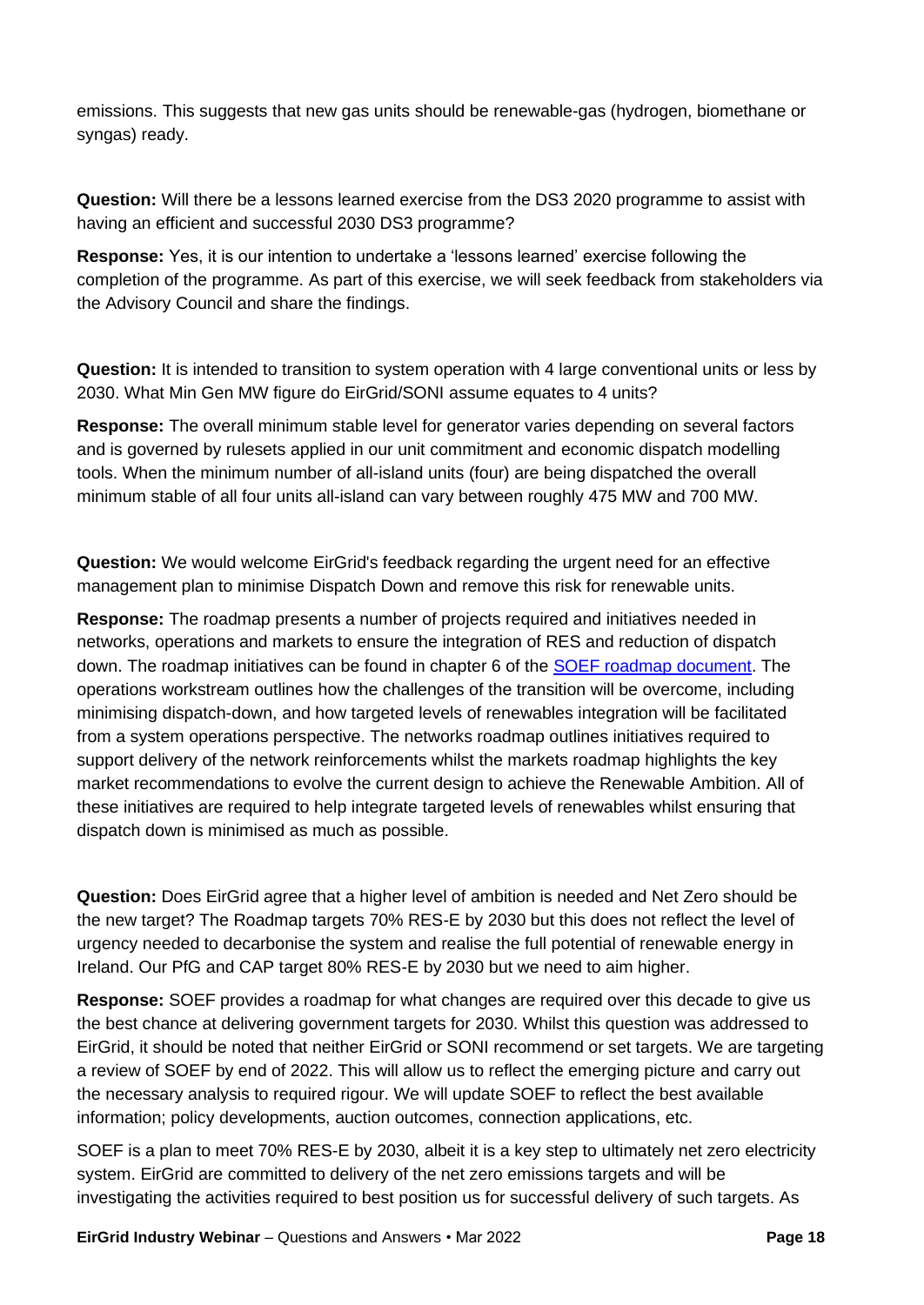part of action 127 in the Climate Action Plan 2021 we will perform an assessment of pathway(s) to Net Zero emissions in electricity to be completed by Q4 2023.

**Question:** Can the technology readiness level of each technology in the technology toolbox be provided?

**Response:** EirGrid develops the technology toolbox along with the transmission asset owner. There is no plan currently to publish the technology toolbox including the technology readiness levels for each technology. We will continue to liaise with the transmission asset owner on the development of the technology toolbox.

**Question:** How can EirGrid and SONI progress in developing and implementing the new grid technology toolbox solutions?

**Response:** EirGrid and SONI are committed to use of the best performing technological solutions to resolve network development needs. EirGrid and SONI will work with the respective transmission asset owners to assess and promote the use of new technologies that can help address transmission development needs in support of the renewable targets.

**Question:** Can the WEI dispatch down group be involved in the action for the "implementation of a transmission outage review and transformation programme"?

**Response:** The focus of both EirGrid and ESBN at present is to implement the recommendations contained in the transmission outage review initiative included in the final SOEF roadmap which centres around our internal processes and methodologies. Therefore, it is not beneficial at this time for us to engage with the WEI dispatch down group on these matters. As always, we open to feedback on all areas of our business as we work towards transforming the power system.

**Question:** Also, it appears the following ATRs have not been included, can EirGrid please comment. Considering that these ATR projects were identified approx. 10 years ago, and are currently scheduled by EirGrid to be complete before 2030, can you please explain why they have not been included in the Base Case Reinforcements?

#### **Response:**

\* Cashla – Dalton 110kV circuit uprate

currently at Step 2 - we have proposed a DLR solution for this circuit as the overloading issues are marginal.

\* Castlebar – Dalton 110kV circuit uprate

currently at Step 2 – we did not see a need for this reinforcement.

\* Flagford – Sligo 110kV circuit uprate

Currently at Step 2. The final SOEF includes an up-voltage of the Flagford-Sligo 110 kV circuit to 220 kV between Flagford and Srananagh substations and an uprate of the remaining element of the Flagford-Sligo circuit.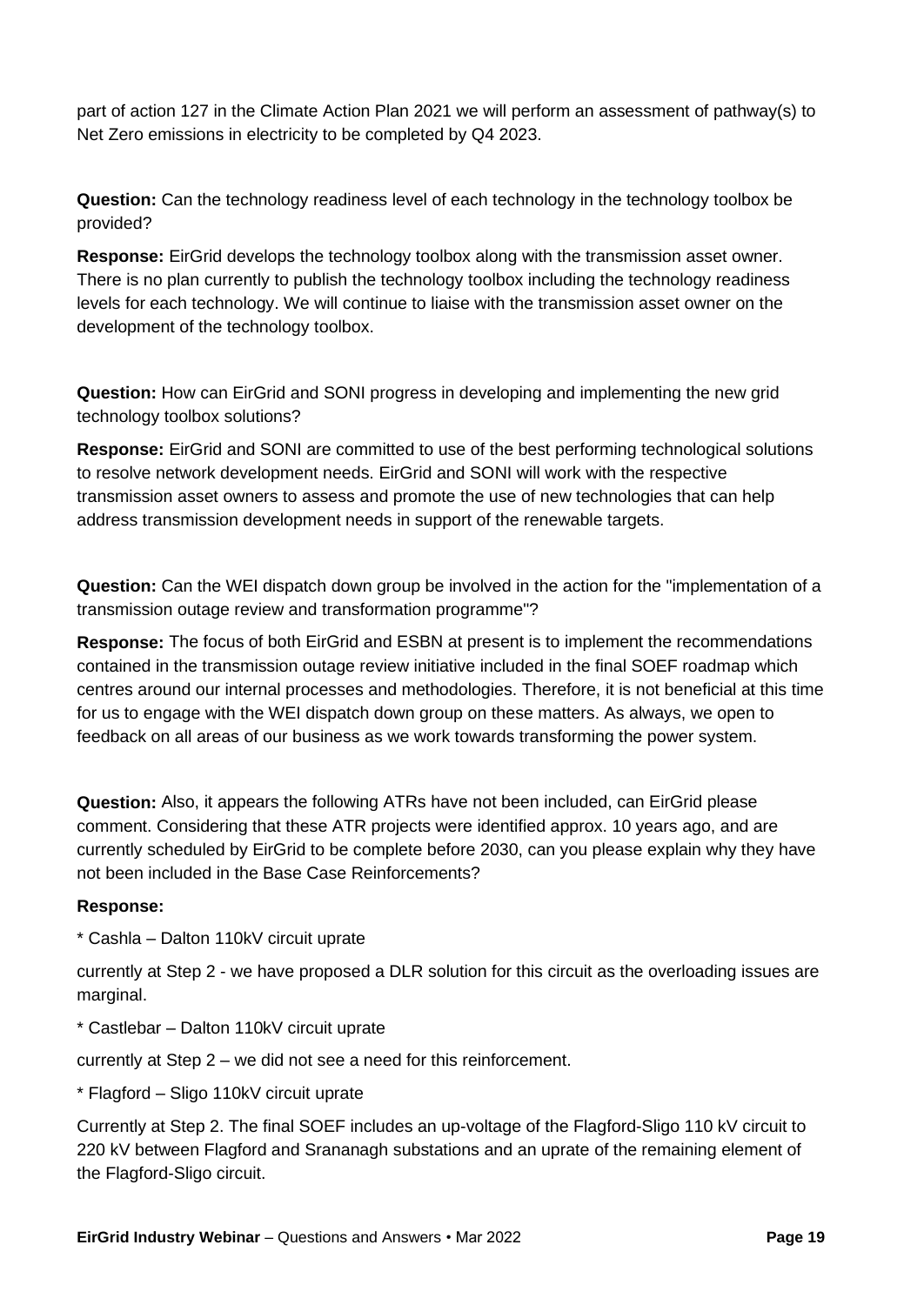**Question:** What further work will be conducted to determine the post 2030 plan?

**Response:** EirGrid are committed to delivery of the net zero emissions targets and will be investigating the activities required to best position us for successful delivery of such targets.

As part of action 127 in the Climate Action Plan 2021 we will perform an assessment of pathway(s) to Net Zero emissions in electricity to be completed by Q4 2023.

Further to this, EirGrid, through membership and collaboration with ENTSO-E, will contribute to the development of the first offshore network development plans by 2024 which is a requirement under the revised regulation on trans-European networks in energy (TEN-E). The offshore network development plan will be updated every two years thereafter.

**Question:** When will EirGrid provide specific information to developers regarding the connection points for the offshore wind generation they have modelled?

**Response:** Information regarding connection points of offshore wind is provided at a regional level [here.](http://www.eirgridgroup.com/site-files/library/EirGrid/Shaping_Our_Electricity_Future_Roadmap.pdf) More detailed connections studies are performed by EirGrid as part of connection applications received by generators seeking to connect to the transmission system.

**Question:** Considering the future available grid capacity, why was there no offshore grid capacity in the road map?

**Response:** Answered in the webinar 3 h 04 min and 3 h 06 min.

**Question:** Will this SOEF output form the Phase 2 Offshore Wind Report or will there be a separate Phase 2 Offshore Wind Report?

**Response:** SOEF version 1.1 will be updated to reflect the best available information in relation to all forms of connections to the transmission system. This will include updates to reflect developments in relation to the phase 1 projects and any published outcomes from the phase 2 offshore consultation. EirGrid will consider all relevant information related to connections of offshore wind and other forms of generation and demand as part of SOEF 1.1.

**Question:** How might the transition projects (Phase 2) engage with EirGrid on connections?

**Response:** EirGrid are currently engaging on phase 1 projects as directed by the CRU. We will engage with customers in relation to phase 2 projects once directed to do so by the CRU.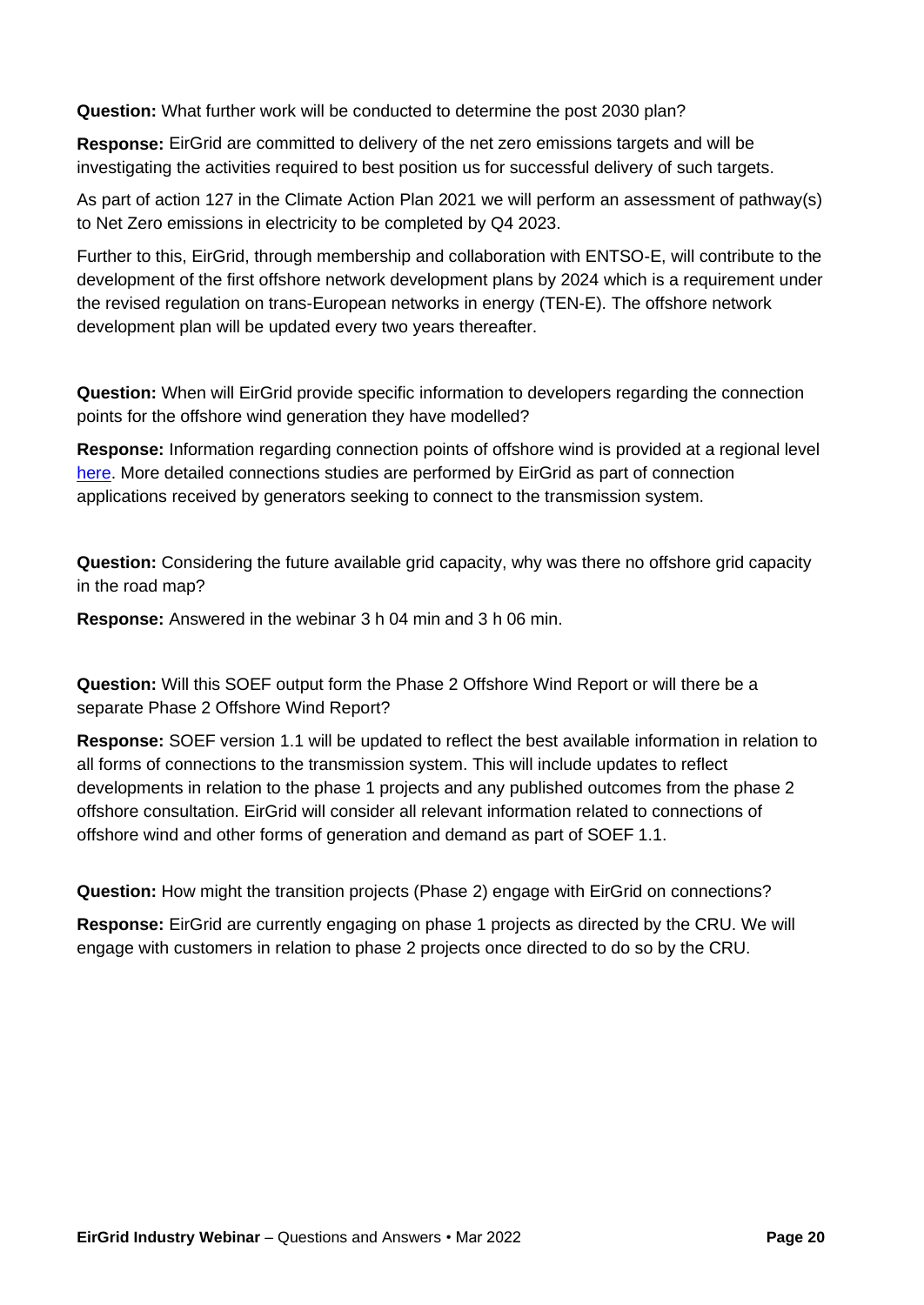**Question:** Can any justification be given on why the separate West and South coast studies sought by DECC were not progressed?

**Response:** SOEF V1.0 provides an assessment of the grid reinforcements required to support changes to the transmission system driven by various factors including the connection of offshore wind. The assumptions relating to offshore wind connections are provided at a regional level in table 20 [here.](http://www.eirgridgroup.com/site-files/library/EirGrid/Shaping_Our_Electricity_Future_Roadmap.pdf) SOEF has assumed that offshore capacity will connect on the east, south and west coasts by 2030. SOEF will be updated in 2022 to reflect the best available information including assumptions relating to offshore wind connections.

**Question:** Where the Phase 1 grid reinforcement 'common' projects outlined in the Generation Connection Assessment published in March 2021 considered as part of the SOEF study process?

**Response:** Yes, these projects were either considered as base case reinforcements or as candidate reinforcements depending on whether they had received capital approval at the time of the data freeze. Please refer to appendix 3 and 4 [here](http://www.eirgridgroup.com/site-files/library/EirGrid/Shaping_Our_Electricity_Future_Roadmap.pdf) for candidate reinforcements and base case reinforcements respectively.

**Question:** What management/ Governance structures have EirGrid and ESBN put in place to manage the large number of Dublin projects

**Response:** EirGrid have put in place a dedicated Dublin programme team to manage the accelerated delivery of these significant infrastructure projects in the Dublin region over the coming years. We have partnered with a number of infrastructure consultants to enhance our approach and to ensure we adopt international best practice and experience. We will need to work closely with ESB Networks as both TAO and DSO in order to ensure coordinated and optimal delivery over the coming years.

**Question:** Considering the future available grid capacity at Moneypoint, why was there no offshore wind capacity connected in the roadmap? Will this be considered for the 80% roadmap?

**Response:** Assumptions in SOEF relating to connection points for new generators are based on the best information available at the time of the data freeze.

We are targeting review of Shaping Our Electricity Future by end of 2022. This will allow us to reflect the emerging picture and carry out the necessary analysis to required rigour. We will update to reflect the best available information; policy developments, auction outcomes, connection applications, etc.

**Question:** The SOEF roadmap has assumed limited capacity for offshore wind development off the South and West Coast. What is the size of this 'assumed limited capacity' and are there any easy wins on the South or West that could help facilitate offshore projects, both fixed and floating, with a potential preference category for floating offshore in future O-RESS?

**Response:** Our SOEF studies show that connecting offshore wind capacity in the South Coast beyond those reported in the final roadmap report will require very significant additional reinforcements in these areas.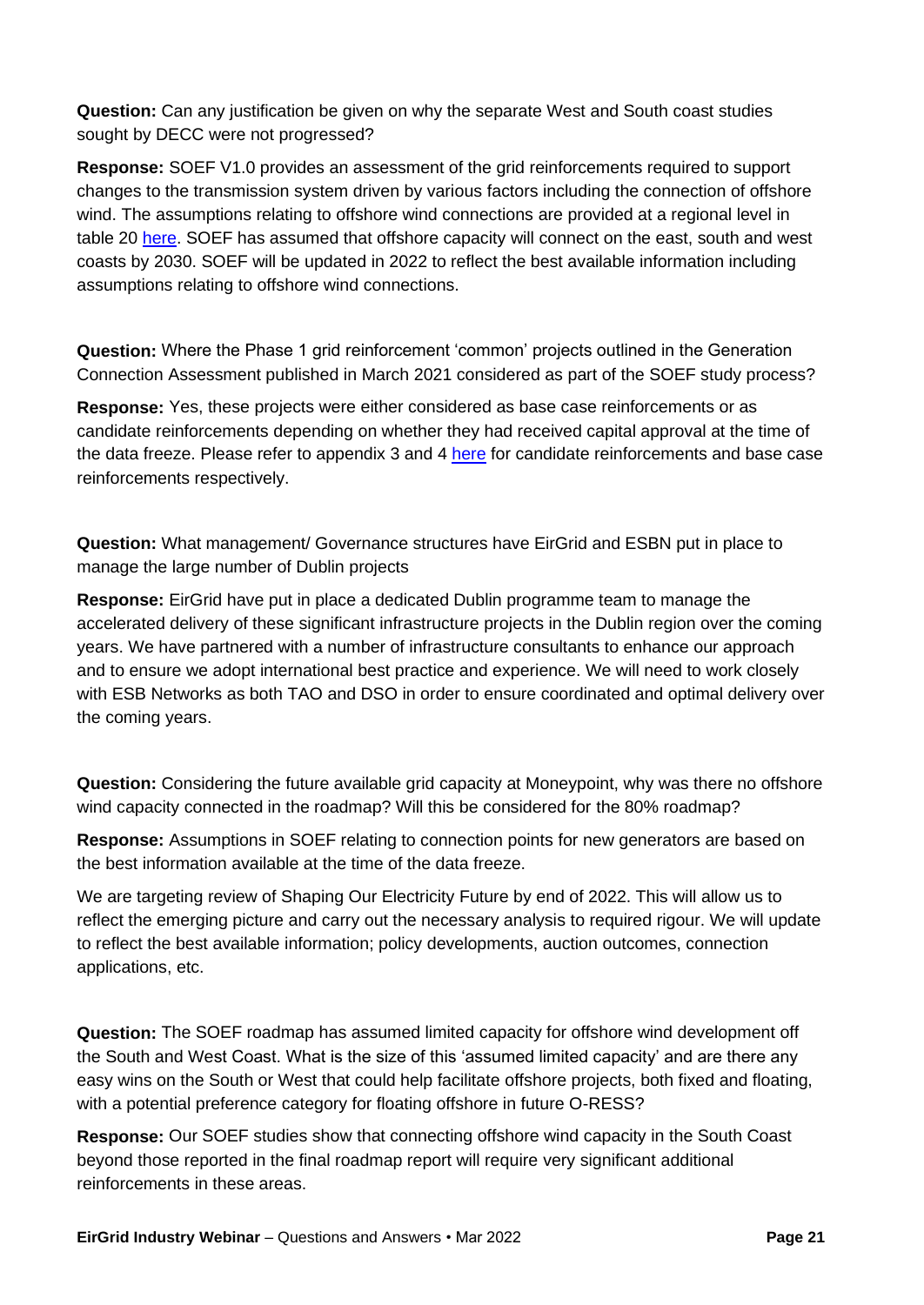**Question:** Are we to take it that locations other than those shown on the Spatial Map are going to be in some way less suited or downgraded because of this report. These reports are widely read by International Investors in this space, so we need this addressed in detail.

**Response:** EirGrid have assumed that data centre demand connects here due to available transmission capacity and proximity to renewable energy sources. This reflects strong feedback as part of the public consultation in spring 2021.

**Question:** In relation to site spatial screening undertaken by EirGrid to identify the suitable zones shown on attached map at Galway, Limerick, Cork & Dublin & other Towns mentioned such as Letterkenny & Sligo , can you confirm if these sites or locations have been screened in addition to Power for,

High Level

- 2.1 County Development Plan compliance
- 2.2 Regional Spatial & Economic Plan Compliance
- 2.3 National Development Plan Compliance

#### Site Specific

- 2.4 Fibre availability
- 2.5 Infrastructure, Roads, Water & Waste Water
- 2.6 Ecology & Habitat Screening
- 2.7 SAC screening
- 2.8 Land Option Availability Agreements
- 2.9 Flight Path risk.
- 2.10 Environmental, Noise Risk, Planning Risk

If the above screening is not already completed is there a timeline to screen these locations on a Multi Agency basis to ensure the locations can be delivered through Planning which will be the ultimate hurdle to success or not in delivery of this important Economic driver.

**Response:** EirGrid have not performed site specific screening for the criteria listed. EirGrid have assumed that data centre demand connects at the locations provided due to available transmission capacity and proximity to renewable energy sources. This reflects strong feedback as part of the public consultation in spring 2021.

**Question:** Programming-Has there been a high level programme delivery analysis to sense check sites with available power connections with Planning Delivery Risk.

**Response:** EirGrid has not performed planning delivery risks assessments for assumed demand connections to the transmission system.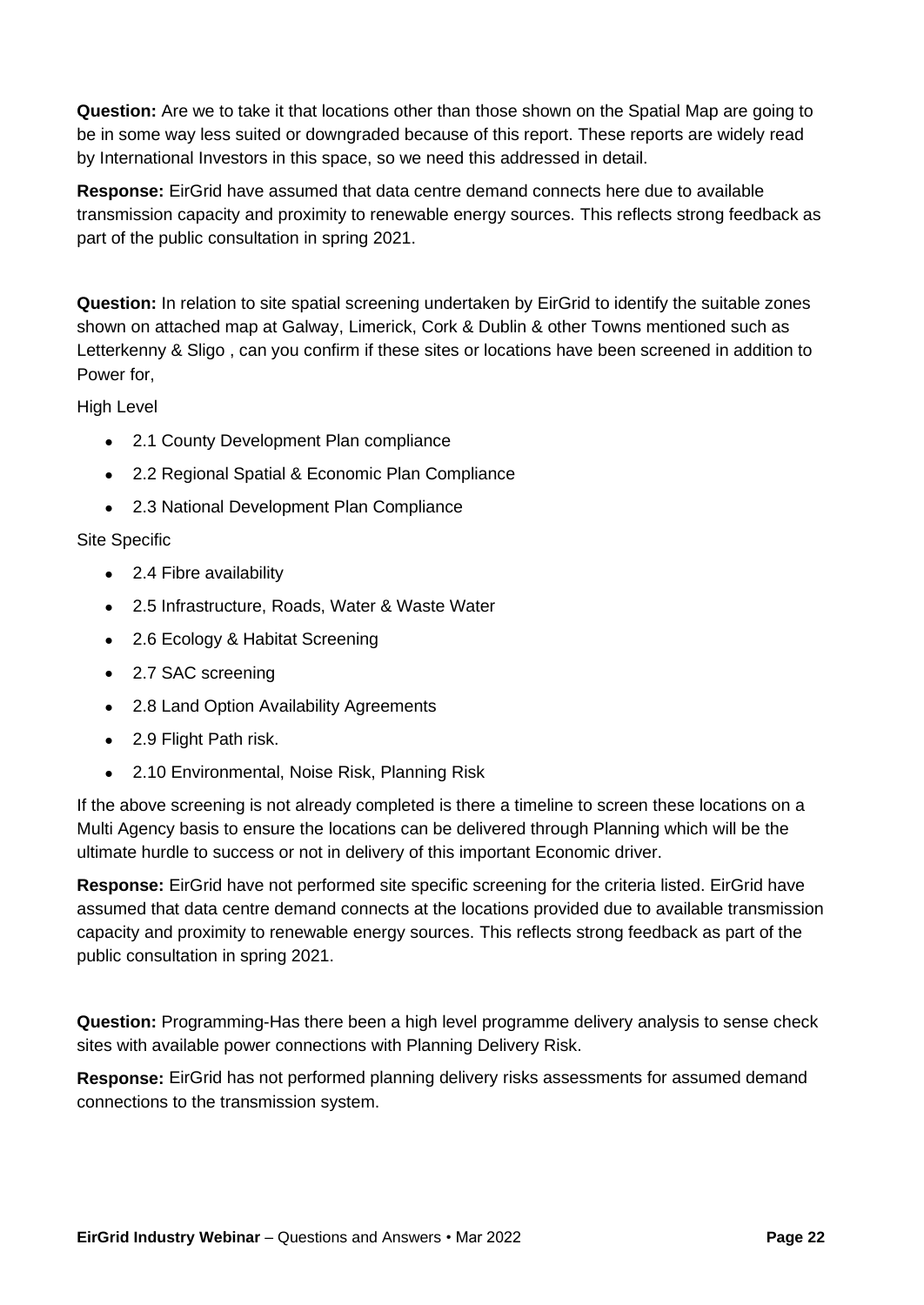**Question:** Alignment with other State Agencies-Has there been an analysis carried out on Stakeholder alignment,

- 4.1 Compliance with current Government Policy on Data Centres
- 4.2 IDA requirements
- 4.3 Planning Policy

**Response:** Data centre demand growth in regions outside of Dublin aligns with the national planning framework objective of regional economic growth. This assumption also aligns with the government statement on the role of data centres in Ireland's enterprise strategy<sup>2</sup>.

**Question:** The CRU have set out four assessment criteria for identifying whether a connection offer can be made or not. The CRU have left assembling these criteria in terms of importance to the discretion of EirGrid. Will EirGrid now set out what they considered are the most important and will they be applied equally to all connection offers irrespective of location and demand type?

**Response:** EirGrid has provided clarity on this in our industry webinar 17th December.

**Question:** The location of a connection request is clearly a key issue for the CRU and EirGrid in terms of impact on infrastructure and delivery to the area concerned. Can it now be assumed that areas outside the greater Dublin Region will be considered by EirGrid as being a lower impact and a connection offer therefore more likely to be accepted?

**Response:** We have provided clarity on this in our industry webinar 17th December.

**Question:** Where a data centre developer is prepared to provide his own on-site generation that could then be used for supporting the grid or taking their own load off grid, will the capability to only partially provide this be considered in a good light when considering a connection offer. For example, if the applied for capacity is 100MW, the data centre developer has the choice to provide only 25%, 50% or 100% or more capacity; how is this to be assessed and agreed with EirGrid. What is the mechanism for determining this and coming to an agreement?

**Response:** We have provided clarity on this in our industry webinar 17th December.

**Question:** Where a data centre developer does decide to make onsite generation dispatchable, has EirGrid assessed the likely periods of time for providing this generation. Are we looking at minutes, hours or days potentially?

**Response:** We have provided clarity on this in our industry webinar 17th December.

<sup>2</sup> https://enterprise.gov.ie/en/Publications/Publication-files/Government-Statement-Data-Centres-Enterprise-Strategy.pdf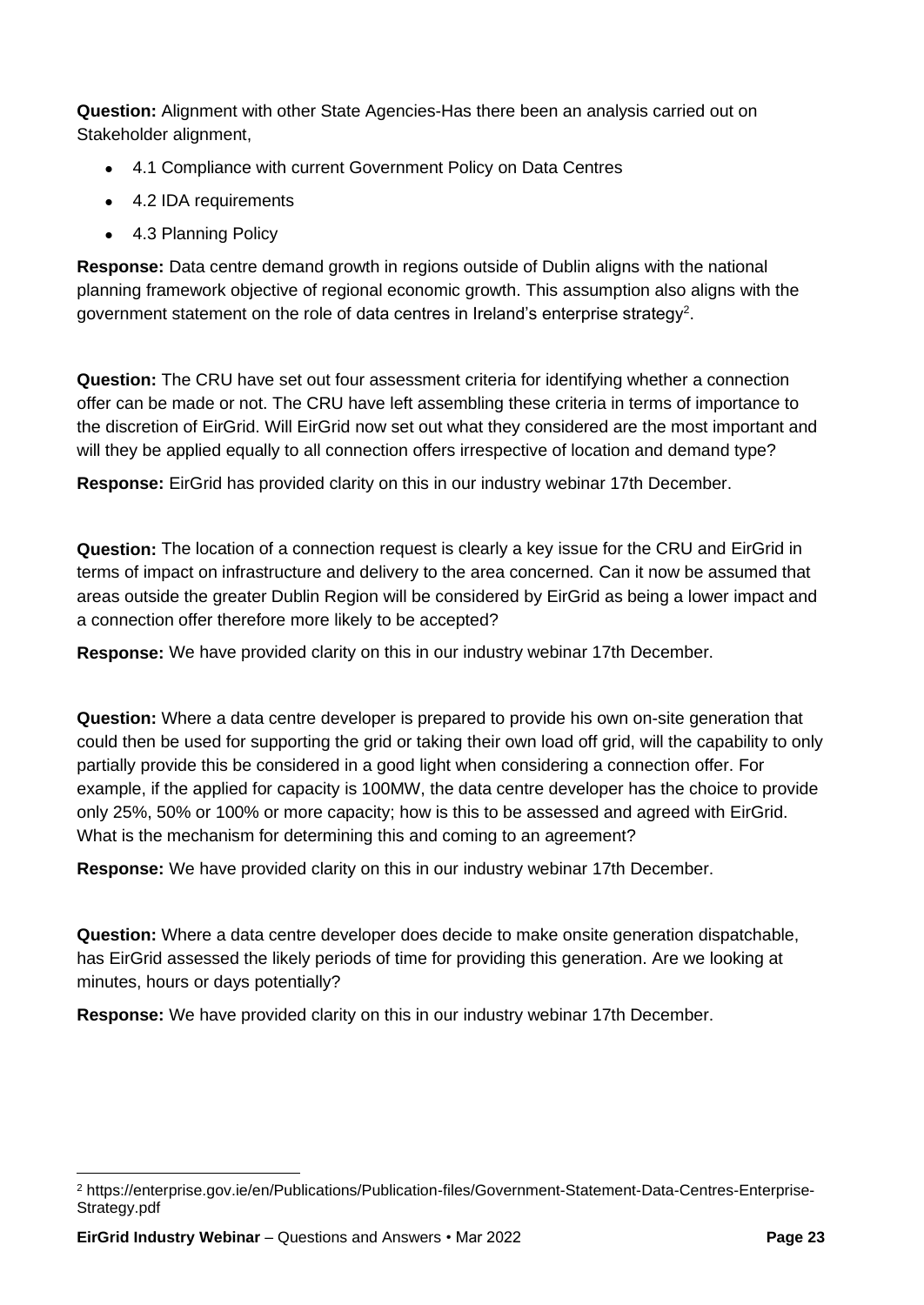## **Markets**

**Question:** Have we adequately considered the use of surplus renewables? This could help improve efficiency but will require more adaptable market rules. The technology is not so hard.

**Response:** Answered in the webinar between 1 h 59 min and 2 h 03 min.

**Question:** Fully agree with Jon that DS3 is designed for 40%. Should long term DS3 contracts be prioritised for early delivery before competitive daily auctions?

**Response:** Answered in the webinar between 2 h 02 min and 2 h 06 min.

**Question:** Which major elements of the current balancing market design would need to be changed to more closely align with the EU?

**Response:** Answered in the webinar between 2 h 05 min and 2 h 09 min.

**Question:** What services are going to drive investment in battery infrastructure going forwards if we have nearly enough FFR-TOR2 volume already? I think the roadmap says we need 1.6-2GW to get to 2030?

**Response:** Answered in the webinar between 2 h 08 min and 2 h 12 min.

**Question:** The market design is required to enable this transformation. How will wholesale price volatility be managed?

**Response:** Answered in the webinar between 2 h 11 min and 2 h 17 min.

**Question:** Can you speak to Shaping Our Electricity Future and how the 2 GW gas fits into carbon budgets especially with the new climate law?

**Response:** Answered in the webinar between 2 h 55 min and 2 h 58 min.

**Question:** What is the energy storage volume required and how it will be delivered regarding investor confidence?

**Response:** There is not a specific volume of storage required per se. There is a need to procure a range of system services to maintain resilience at high levels of RES-E. These system services volumes may come from a range of technologies including battery energy storage, renewable generation, demand side units and conventional plant.

The delivery of the necessary structures and decisions is what the Future Arrangements System Services needs to address. The TSOs view is that volume auctions on a daily spot market with long term layered risk management is the best mechanism.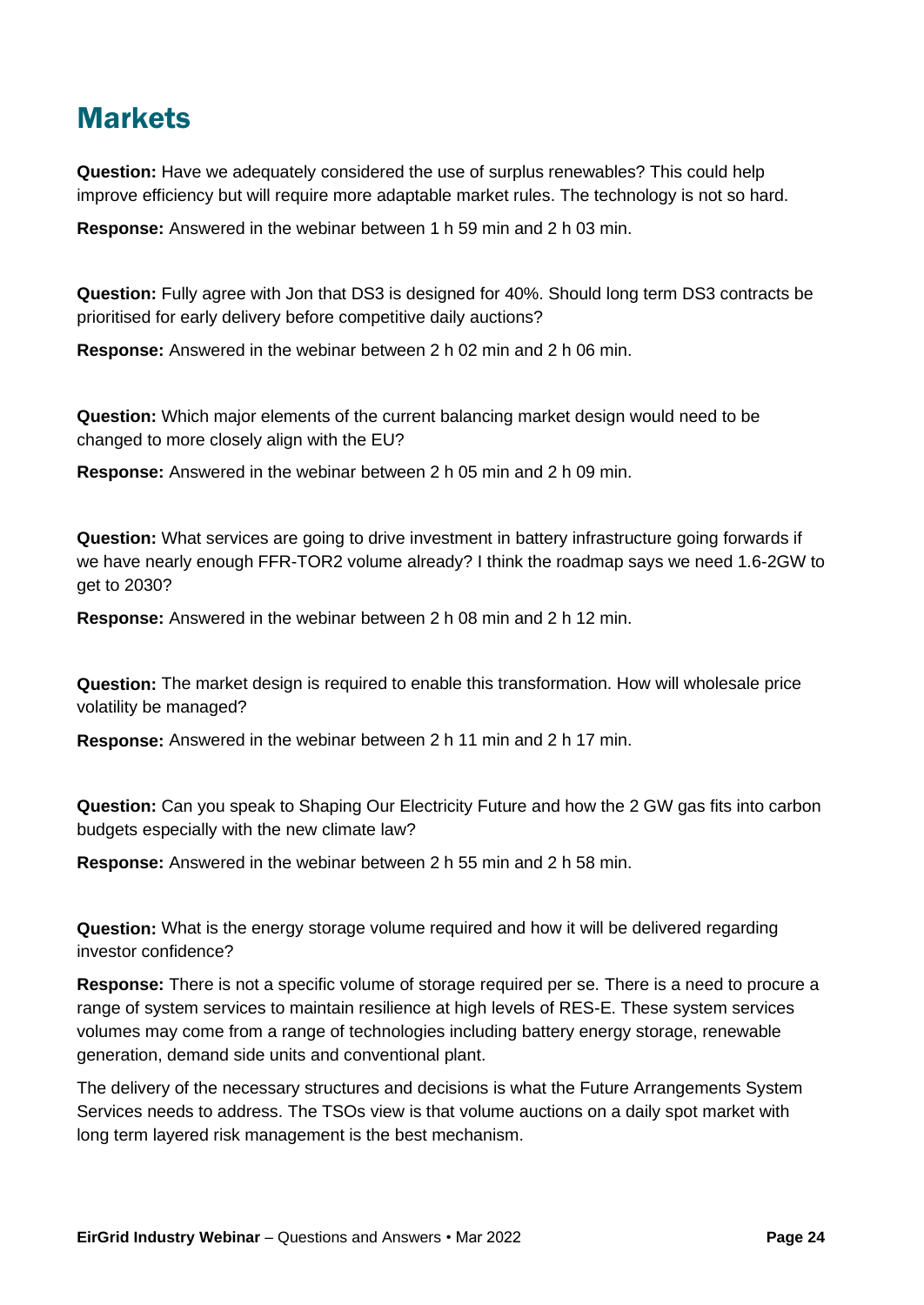**Question:** What will the future markets look in terms of future system service needs?

**Response:** The needs from the system do not change materially. In general, the services we need will not change but where we procure them from will. For example, we currently operate with 75% LSI dimensioning the reserves. This will unlikely change but where we get them from will.

# **Operations**

**Question:** The SNSP limit increase over the past decade has been a great success. However, Min Gen has not improved over the past decade. Any further improvements to the SNSP limit will not be realised without reductions to Min Gen. A clear road map on Min Gen reductions out to 2030 and beyond is needed ASAP!!!

**Response:** Answered in the webinar between 2 h 43 min and 2 h 45 min.

**Question:** When is Enhanced Performance Monitoring expected to be rolled out?

**Response:** Answered in the webinar between 2 h 44 min and 2 h 46 min.

**Question:** What is the highest SNSP level achieved so far? and how many hours have been above 70%?

**Response:** Answered in the webinar between 2 h 45 min and 2 h 46 min.

**Question:** The MWs-1 floor has dropped to lower the number min gen units and facilitate renewables. Will EirGrid increase this value back to 23000MWs-1 with high inertia synchronous compensators coming? Why operate with low inertia when a zero MW solution is available? A stronger system will benefit all users.

**Response:** Answered in the webinar between 2 h 45 min and 2 h 48 min.

**Question:** Industry can become virtual interconnectors and consume 100's MWs of electricity to produce steam, only in times of excess RES-E generation. How can industry get involved to help reduce dispatch down and decarbonise the heat sector?

**Response:** Answered in the webinar between 2 h 47 min and 2 h 49 min.

**Question:** How can industry propose a technology for a Qualification Trial Process or Innovation and Research?

**Response:** Answered in the webinar between 2 h 48 min and 2 h 50 min.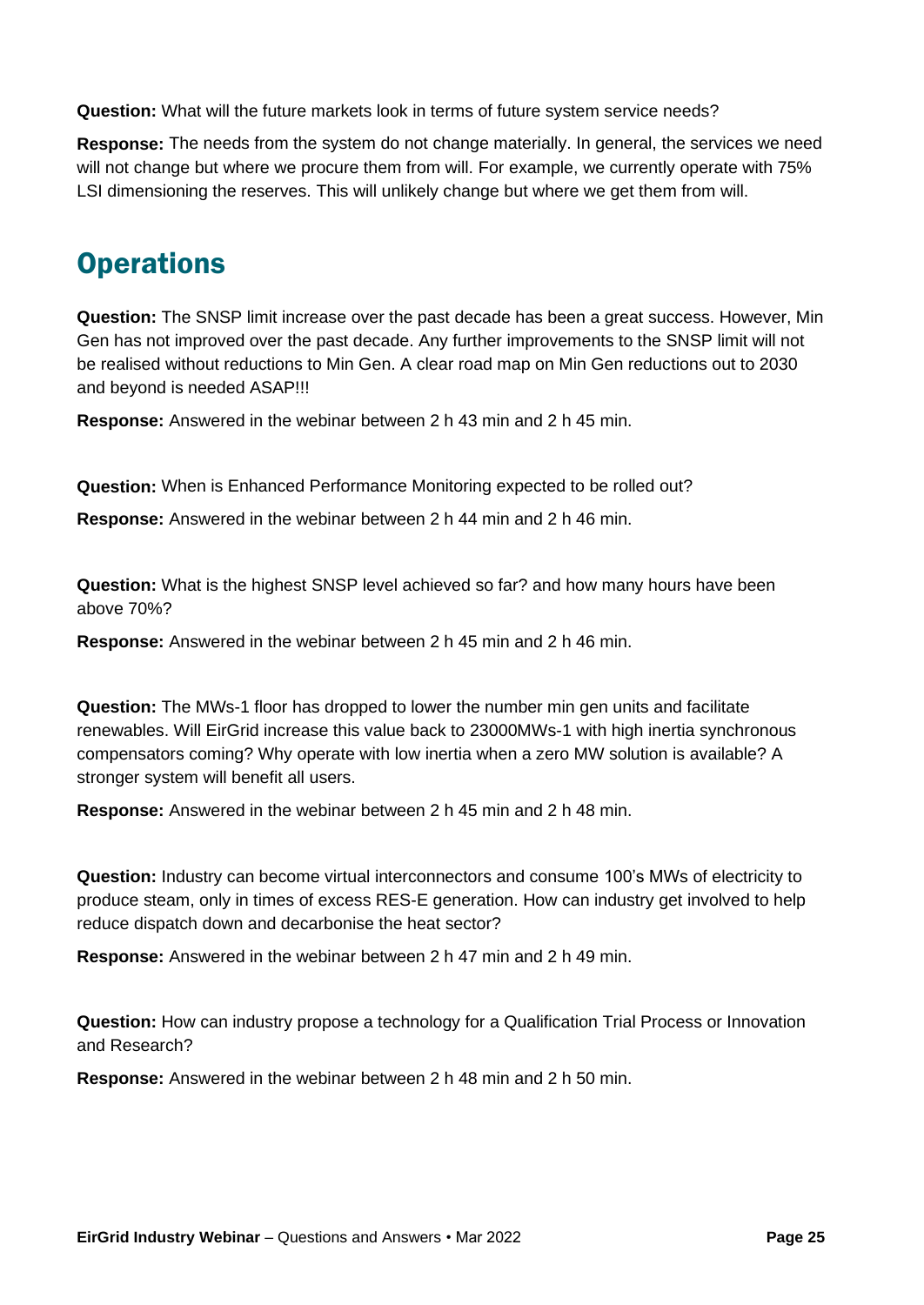**Question:** Is Technology Enablement taking over the items that FlexTech failed to deliver? It's disappointing that these items are only now being prioritised as they are very much needed on the power system.

**Response:** Answered in the webinar between 2 h 49 min and 2 h 51 min.

**Question:** 'Stiffening' wind capacity with minimal infrastructure investment might be facilitated by investment in greened small scale 'peaking plant' to provide distributed generation. The downside of high running cost is probably OK, given low utilisation (Essentially this capacity would be for scarcity events). Is this likely to be useful in the 2030 scenario. We think it could be cost effective and resilient.

**Response:** Answered in the webinar between 2 h 50 min and 2 h 52 min.

**Question:** Considering the benefits hybrid connections can offer, when is the tradeable MEC envisaged to be implemented within the necessary rules and codes?

**Response:** Answered in the webinar between 2 h 57 min and 2 h 59 min.

**Question:** Will there be a lessons learned exercise from the DS3 2020 programme to assist with having an efficient and successful 2030 programme?

**Response:** Yes, it is our intention to undertake a 'lessons learned' exercise following the completion of the programme. As part of this exercise, we will seek feedback from stakeholders via the Advisory Council and share the findings.

**Question:** Should the Operational Policy Roadmap to 2030 be updated every year rather than every two years. It is presumed the update could be provided as part of DS3 Advisory council updates?

**Response:** The Operational Roadmap to 2030 is intended to provide industry and stakeholders with our medium to long term view of the development of operational policy. In addition to this, we will continue to provide information on upcoming policy changes at the Advisory Council, industry forums and through annual updates to our public workstream plans.

**Question:** It is stated that curtailment will be kept to a minimum. What percentage level of curtailment do EirGrid/SONI define as "minimum" and does this figure include for Energy Balancing/Oversupply?

**Response:** Our aim is to be able to operate the power system with up to 95% of instantaneous demand being met by non-synchronous sources (e.g. wind, solar, HVDC imports) by 2030. Operating at such high renewable penetration levels will allow us to minimise curtailment of renewable generation. Indicative curtailment, constraint and over-supply levels that wind and solar generation might experience in the future for a range of scenarios are set out in the ECP-1 Constraint Reports – see [here.](https://www.eirgridgroup.com/customer-and-industry/general-customer-information/constraint-reports-solar/)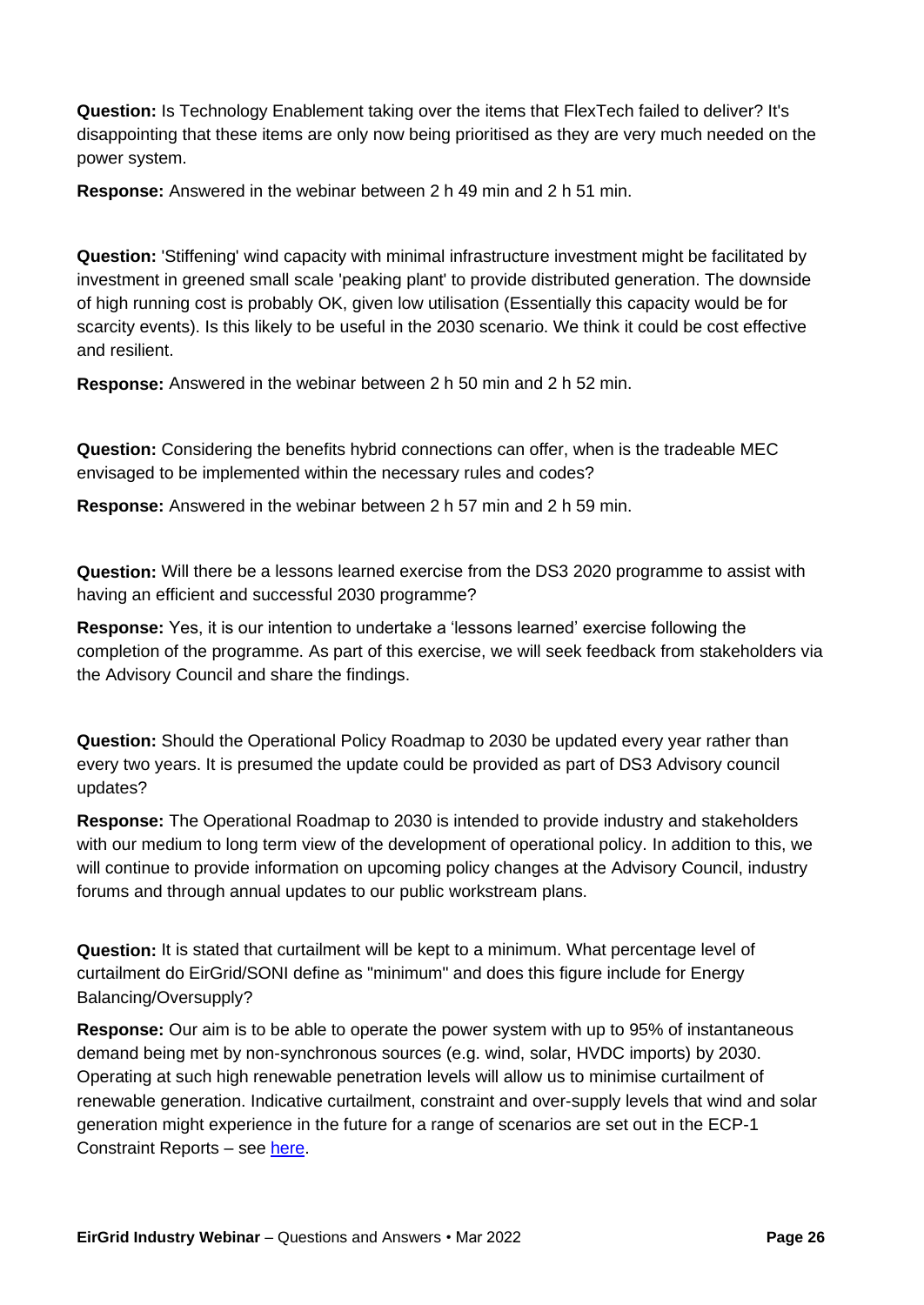**Question:** Will the grid code be reviewed to reduce the min gen limits of new fossil fuelled generators. The 35% for Open cycle and 50% for combined cycle should be reduced to ensure best in class technology is installed

**Response:** We have not explicitly identified any requirement to change the minimum generation requirements for thermal generation at this stage as this has been successfully incentivised through the System Services arrangements. However, as part of the Standards and Services workstream of the Operations programme, we have included activities to identify and progress Grid Code changes to support our RES-E targets so such proposals can be kept under review.

**Question:** It has been mentioned that the FlexTech Forum is to be wound down with a new hybrid working group being established. Will this be taken forward as part of the Technology workstream? Are there any further details as to when this will be established and who the participants will be?

**Response:** Through the Shaping Our Electricity Future initiative, EirGrid and SONI are integrating our broader 2030 networks, markets, engagement and system operations plans into a single overarching programme of work with associated governance arrangements. In that context, the strategic priorities identified in the 2020 FlexTech Response to Consultation, including those related to hybrid technologies, have been integrated into these and other established programmes as set out in the diagram below. Progress on the initiatives to facilitate hybrid technologies will be shared with stakeholders via Shaping Our Electricity Future Industry Forums and publications as appropriate.